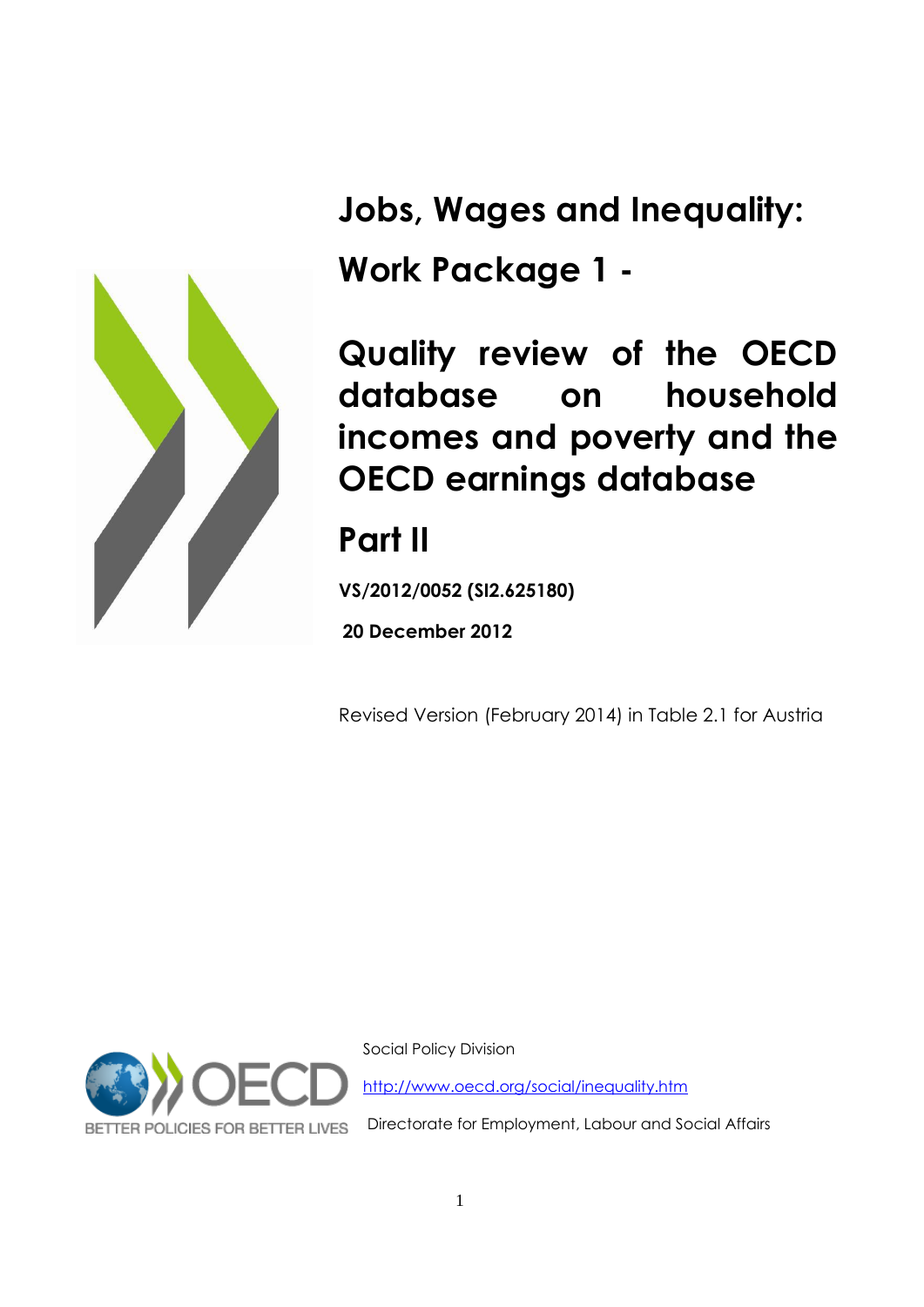# **TABLE OF CONTENTS**

| PART II. ASSESSING THE CROSS-COUNTRY COMPARABILITY OF THE OECD EARNINGS                              |
|------------------------------------------------------------------------------------------------------|
| $\overline{1}$ .                                                                                     |
| 2.                                                                                                   |
|                                                                                                      |
| Comparison of earnings dispersion: OECD versus 2006 Eurostat Structure of Earnings Survey (EU-<br>3. |
|                                                                                                      |
| 3.1                                                                                                  |
| 3.2 Different pay periods may affect earnings dispersion, gender pay gap and incidence of low-       |
| pay measures: a comparison using 2006 Eurostat Structure of Earnings Survey (EU-SES)                 |
| 4. Concluding remarks for improving cross-country comparability of the OECD Earnings Distribution    |
|                                                                                                      |
|                                                                                                      |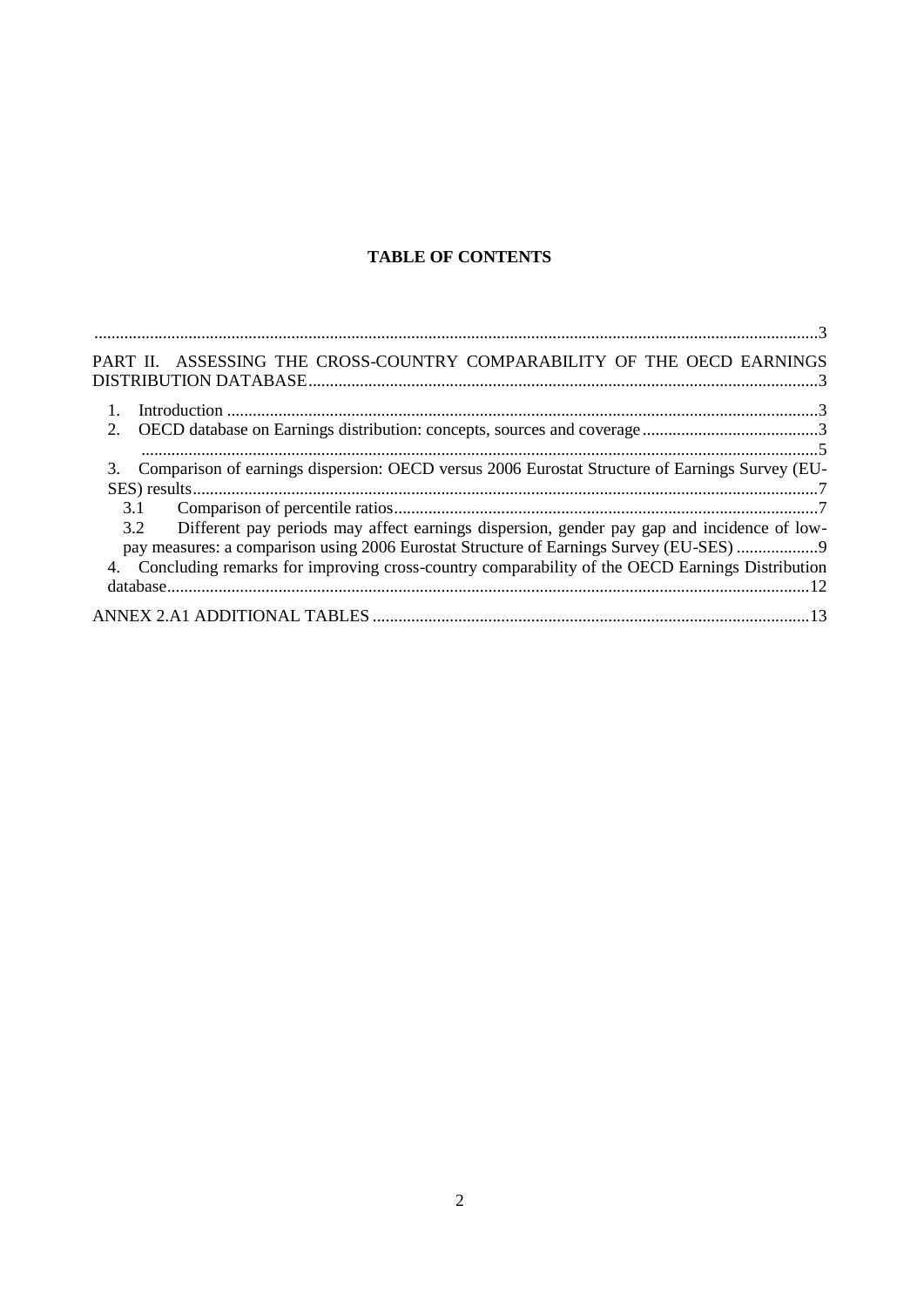### **PART II. ASSESSING THE CROSS-COUNTRY COMPARABILITY OF THE OECD EARNINGS DISTRIBUTION DATABASE**

#### **1. Introduction**

1. The OECD database on the Distribution of Earnings of full-time dependent employees is the main source for OECD indicators on dispersion of earnings based on the ratio of  $9<sup>th</sup>$ ,  $5<sup>th</sup>$  and  $1<sup>st</sup>$  deciles limits of earnings, unadjusted gender wage gaps and incidence of low–pay. These measures are regularly published in Table J of the Statistical Annex of the yearly edition of the OECD Employment Outlook. The entire database is downloadable from the OECD data warehouse (OECD.Stat) at: [http://stats.oecd.org/Index.aspx?DatasetCode=DEC\\_I](http://stats.oecd.org/Index.aspx?DatasetCode=DEC_I) (from [www.oecd.org/employment/database\)](http://www.oecd.org/employment/database).

2. Section 2 provides a summary of the content of the OECD distribution of earnings database. A detailed description is provided in Annex 2.A1. Section 2 confronts cross-country estimates of earnings dispersion measures based on the OECD Distribution of earnings database with 2006 results from the European Structure of earnings Survey (EU-SES). Section 3 compares the effect of pay period on earnings dispersion, gender wage gaps and incidence of low-pay measures using a common source of data such as the 2006 EU-SES. Section 4 discusses some of the main areas for improving cross-country comparability of the OECD Distribution of Earnings database the comparability of the database on the basis of the findings in the previous two sections.

#### **2. OECD database on Earnings distribution: concepts, sources and coverage**

3. The database covers 29 OECD member countries including Chile which is not yet included in the dissemination version of the database on OECD.Stat. Data are collected from National Statistical Offices (NSO) based on national sources considered to be the best for reflecting national circumstances regarding earnings dispersion and earnings inequality among full-time dependent employees. International data sources such as the European Survey on Income and Labour Conditions (EU-SILC) are used for 5 European countries – Greece, Iceland, Poland, Portugal and Spain - for which national data series are not available on a timely basis.

4. The concept of earnings that is retained in the database refers to gross earnings of full-time dependent employees in all sectors of the economy. Gross earnings are earnings received by employees before deductions of employee social security contributions and income tax. Gross earnings include basic pay, overtime pay and supplements for hours worked, regular bonuses, tips and commissions, and special one-off payments in the form of annual bonuses,  $13^{th}$  or  $14^{th}$  or  $15^{th}$  month salary, etc. By definition, paid absences are also included, such as annual paid leave and sickness absences that are compensated by employers. In practice, it is required that national reporting of gross earnings by earnings decile cut-offs include all payments in cash received by employees during the year of reference retained in the data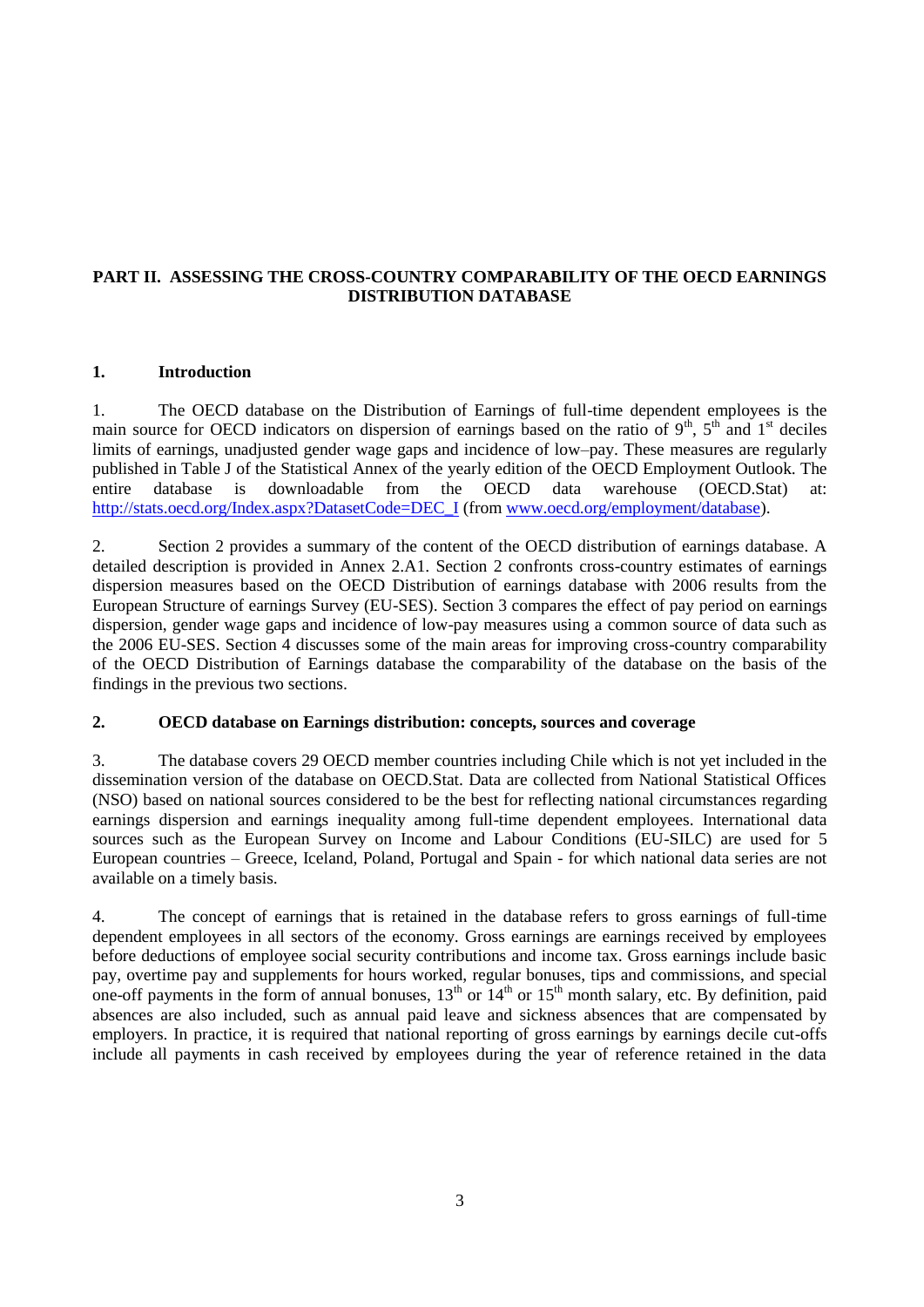source<sup>1</sup>. This requirement aims at ensuring that cross-country comparisons are not impaired by differential treatment of pay components in data reporting.

5. Gross earnings are reported for full-time dependent employees in the main job. This can be a major limitation, in particular, in countries where the employment share of part-time working has markedly increased during the past two decades. In countries where part-time working is widespread, it is often a common way for women to participate in the labour market, often on a voluntary basis, as it enables to achieve the twin goals of balancing work and family life. On the other hand, the reason for limiting the OECD earnings data to gross earnings for full-time employees is because it is the main form of employment in the OECD area for the majority of employees, and results are not blurred by differences in the extent of part-time work across countries. In addition to its income generating capacity, full-time working hours are less volatile than part-time working hours. Generally, earnings of apprentices are excluded from the calculation, while earnings of salaried corporate executives are usually included.

6. Table 2.1, Panel A shows the diversity of earnings concepts reported in the earnings database. Monthly earnings are available for a majority of 13 countries. And, as long as the number of weekly paid hours worked are a constant fraction of monthly paid hours worked, it can be safely stated that weekly earnings are distributed similarly to monthly earnings. In total, 18 countries provide either weekly or monthly earnings. Hourly earnings are collected for 7 other countries, although monthly earnings are the basis for the calculation of hourly earnings in the case of 5 of these countries (Greece, Iceland, Poland, Portugal and Spain) using EU-SILC data on gross monthly earnings. Finally, annual earnings are available for 4 countries and are expressed either in full-year (Finland, Netherlands) or full-time and full-year equivalent (France) in the case of 3 countries. The length of the work year is accounted for, but also, in France, earnings paid to part-timers are converted to a full-time basis taking the pro-rata of hours worked in part-time jobs relative to full-time jobs. In all, gross monthly earnings are available for 23 out of 29 countries included in the database.

 1. While bonuses are included, stock options are excluded as they are usually not captured by data sources. The cash conversion of stock options occurs only at the time of selling the company stocks.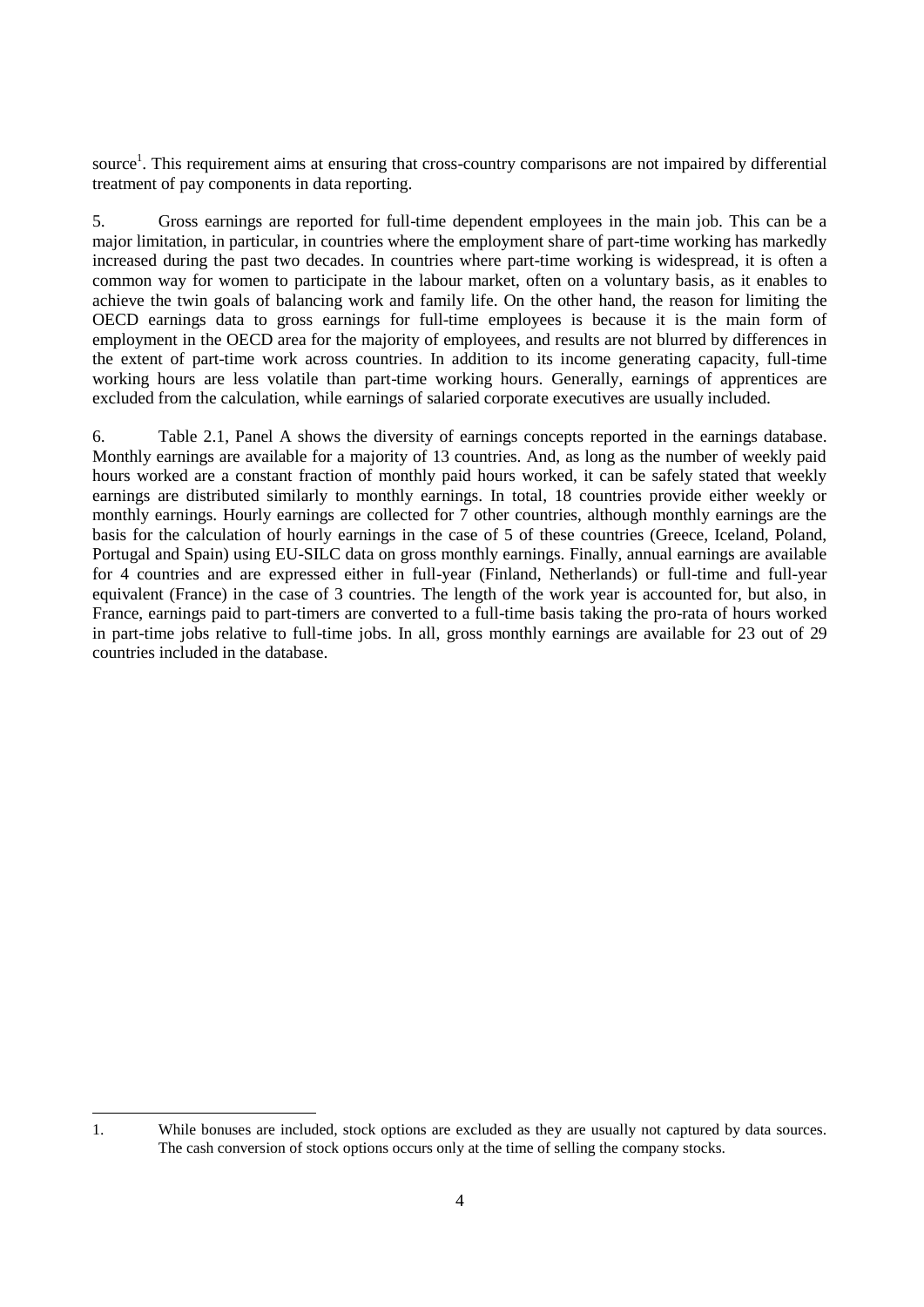|            | Panel A. Concepts       |                                                                                                                       |                    |
|------------|-------------------------|-----------------------------------------------------------------------------------------------------------------------|--------------------|
|            | Full-time employees (F) | Earnings concept                                                                                                      |                    |
|            |                         | Gross (G)                                                                                                             | Net (N)            |
|            | Hourly (H)              | Denmark (All employees), Greece,<br>Iceland, New Zealand, Poland,<br>Portugal, Spain                                  |                    |
| Pay period | Weekly (W)              | Australia, Canada, Ireland, United<br>Kingdom, United States                                                          |                    |
|            | Monthly (M)             | Belgium, Czech Rep. (full-year),<br>Germany, Hungary, Israel, Itally,<br>Japan, Korea, Norway, Slovak Rep.,<br>Sweden | Italy, Switzerland |
|            | Full-year<br>Yearly (Y) | Austria, Finland, Netherlands                                                                                         | France             |

**Table 2.1. OECD Distribution of earnings database: Summary of data content**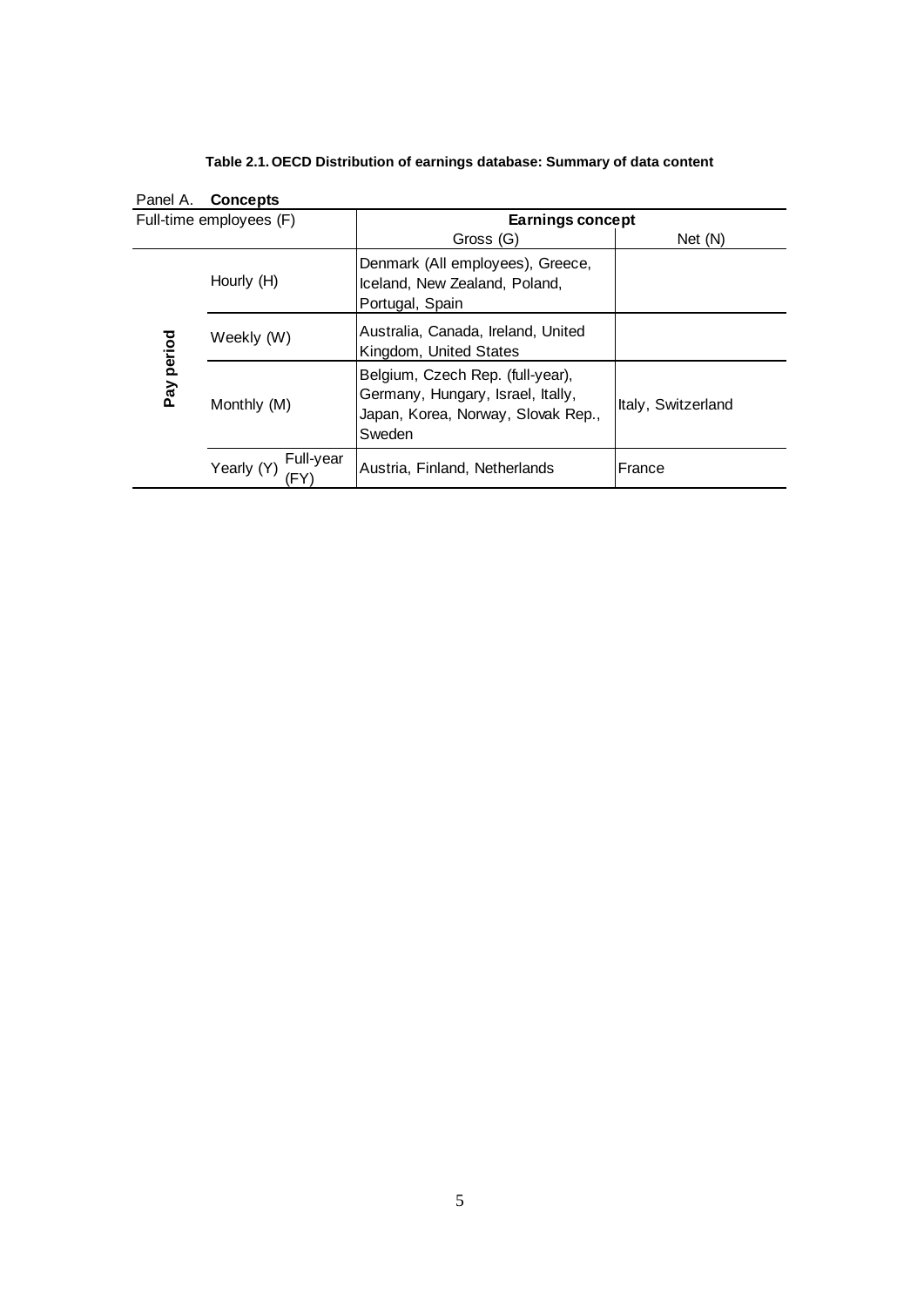| Panel B.                   | Worker coverage     |                                                                              |                                     |                                            |              |                                   |                                                                                                           |                                                                                                  |
|----------------------------|---------------------|------------------------------------------------------------------------------|-------------------------------------|--------------------------------------------|--------------|-----------------------------------|-----------------------------------------------------------------------------------------------------------|--------------------------------------------------------------------------------------------------|
|                            | Earnings<br>concept | Full-time<br>employee<br>s in the<br>database<br>$000 -$<br>(latest<br>year) | Share in<br>all<br>employee<br>s(%) | Share in<br>total<br>employm<br>ent $(\%)$ | available    | First year Last year<br>available | Data sources                                                                                              | Coverage/Exclusions                                                                              |
| Australia                  | <b>GWF</b>          | 6824                                                                         | 70                                  | 61                                         | 1975         | 2010                              | August supplement to labour force survey.<br>(LFS)                                                        |                                                                                                  |
| Austria                    | GAFY                | 2059                                                                         | 53                                  | 50                                         | 2000         | 2010                              | Tax registers (TR)                                                                                        | All employees including civil<br>servants. Apprentices are<br>excluded.                          |
| Belgium                    | <b>GMF</b>          | 1368                                                                         | 36                                  | 31                                         | 1999         | 2010                              | Structure of Earnings Survey (SES)                                                                        | Sectors other than teh business<br>sector (NACE C-K) are excluded.                               |
| Canada                     | <b>GWF</b>          | 11940                                                                        | 76                                  | 70                                         | 1997         | 2011                              | Labour force survey (LFS)                                                                                 |                                                                                                  |
| Czech Rep.                 | <b>GMFY</b>         | 3981                                                                         | 99                                  | 81                                         | 1996         | 2009                              | Establishment survey (Periodic Census of<br>Employers)                                                    | Workers in enterprises of less than<br>25 employees in 1996 only.                                |
| Chile                      | <b>GMF</b>          | 3966                                                                         | 81                                  | 56                                         | 2000         | 2009                              | National Socio-Economic Characteristics<br>Survey (Household Survey)                                      | Except domestic services.                                                                        |
| Denmark                    | <b>GHO</b>          | 2452                                                                         | 100                                 | 91                                         | 1996         | 2010                              | Tax registers (annual amings) and Social<br>security registers (annual hours)                             | Workers with wage rates lower than<br>80% of the minimum wage.                                   |
| Estonia                    |                     | $\ddotsc$                                                                    | $\ddotsc$                           | $\ddot{\phantom{0}}$                       | $\ddotsc$    | u.                                |                                                                                                           |                                                                                                  |
| Finland                    | <b>GAFY</b>         | 1824                                                                         | 86                                  | 75                                         | 1977         | 2010                              | Income Distribution Survey (Household<br>Survey)                                                          |                                                                                                  |
| France                     | <b>NAE</b>          | 18491                                                                        | 81                                  | 72                                         | 1950         | 2008                              | Salary records of eterprises (DADS)                                                                       | Agricultural and general government<br>workers.                                                  |
| Germany                    | <b>GMF</b>          | 25077                                                                        | 73                                  | 65                                         | 1991         | 2010                              | German Socio-Economic Panel (GSOEP -<br>Household Survey)                                                 |                                                                                                  |
| Greece                     | GHF                 | 2616                                                                         | 93                                  | 60                                         | 2004         | 2010                              | European Survey of Income and Living<br>Conditions (EU-SILC - Household Survey)                           |                                                                                                  |
| Hungary                    | <b>GMF</b>          | 1823                                                                         | 55                                  | 48                                         | 1986         | 2011                              | Survey of Individual Wages and Earnings<br>(ES)                                                           | Data exclude enterprises with less<br>than 9 employees.                                          |
| Iceland                    | <b>GHF</b>          | 125                                                                          | 75                                  | 75                                         | 1994         | 2008                              | European Survey of Income and Living<br>Conditions (EU-SILC - Household Survey)                           |                                                                                                  |
| Ireland                    | <b>GWF</b>          | 1170                                                                         | 77                                  | 64                                         | 2001         | 2010                              | Survey of Income and Living Conditions<br>(Household Survey)                                              |                                                                                                  |
| Israel                     | <b>GMF</b>          | 1925                                                                         | 75                                  | 66                                         | 2001         | 2011                              | Intergrated Household and Expenditure<br>Survey (IIS - Household Survey)                                  | No exclusions.                                                                                   |
| Italy                      | <b>NMF</b>          | 14725                                                                        | 86                                  | 64                                         | 1986         | 2010                              | Survey of Household Income and Wealth<br>(SIWH - Household Survey)                                        | No exclusions.                                                                                   |
| Japan                      | <b>GMF</b>          | 41890                                                                        | 72                                  | 72                                         | 1975         | 2011                              | Basic Survey on Wage Structure<br>(Establishment survey)                                                  | Employees in establishments with<br>less than 10 regular workers in non-<br>farm business sector |
| Korea                      | <b>GMF</b>          | 19448                                                                        | 82                                  | 82                                         | 1975         | 2011                              | Survey of Labor Conditions by Employment<br>Type (Establishment Survey). Former<br>Wage Structure Survey. | Employees in establishments with<br>less than 5 regular workers in non-<br>farm business sector. |
| Luxembourg                 |                     | $\ddotsc$                                                                    | $\ddotsc$                           | $\ddotsc$                                  | $\ddotsc$    | $\ddotsc$                         |                                                                                                           |                                                                                                  |
| Mexico                     |                     |                                                                              | $\ldots$                            | $\cdot$ .                                  |              |                                   | Survey of earnings (Establishment Survey)                                                                 |                                                                                                  |
| Netherlands<br>New Zealand | GAE<br><b>GHF</b>   | 3892<br>1391                                                                 | 50<br>78                            | 47<br>65                                   | 1975<br>1984 | 2005<br>2011                      | Household Economic Survey (Household                                                                      |                                                                                                  |
| Norway                     | <b>GMF</b>          | 1688                                                                         | 73                                  | 67                                         | 1997         | 2011                              | Survey)<br><b>Establishment Survey</b>                                                                    |                                                                                                  |
| Poland                     | <b>GHF</b>          | 10480                                                                        | 85                                  | 66                                         | 2005         | 2010                              | European Survey of Income and Living<br>Conditions (EU-SILC - Household Survey)                           |                                                                                                  |
| Portugal                   | GHF                 | 3325                                                                         | 86                                  | 67                                         | 2004         | 2010                              | European Survey of Income and Living<br>Conditions (EU-SILC - Household Survey)                           |                                                                                                  |
| Slovenia                   |                     |                                                                              |                                     |                                            |              |                                   |                                                                                                           |                                                                                                  |
| Slovak Rep.                | <b>GMF</b>          | 2226                                                                         | 96                                  | 96                                         | 2002         | 2010                              | Monthly Structure of Earnings Survey<br>(Establishment Survey)                                            |                                                                                                  |
| Spain                      | GHF                 | 12144                                                                        | 79                                  | 66                                         | 2004         | 2010                              | European Survey of Income and Living<br>Conditions (EU-SILC - Household Survey)                           |                                                                                                  |
| Sweden                     | <b>GMF</b>          | 2682                                                                         | 66                                  | 59                                         | 1975         | 2010                              | Household Income Survey (supplemented<br>with tax registers)                                              | Employees aged 20-64 without<br>earnings from self-employment.                                   |
| Switzerland                | <b>NMF</b>          | 3096                                                                         | 85                                  | 72                                         | 1996         | 2010                              | Structure of earnings Survey<br>(Establishment Survey)                                                    |                                                                                                  |
| Turkey                     |                     |                                                                              |                                     |                                            |              | H.                                |                                                                                                           |                                                                                                  |
| United Kingdom             | <b>GWF</b>          | 18138                                                                        | 74                                  | 63                                         | 1970         | 2011                              | Annual Survey of Hours and Earnings<br>(ASHE - Establishment Survey) - former<br>New Earnings Survey.     | Persons aged less than 21 years.                                                                 |
| <b>Unites States</b>       | <b>GWF</b>          | 111712                                                                       | 80                                  | 80                                         | 1973         | 2011                              | Current Populaton Survey (Labour Force<br>Survey)                                                         |                                                                                                  |

Source: OECD Earnings Distribution database. See Annex Table 2.A.1 for a detailed description of earnings concept.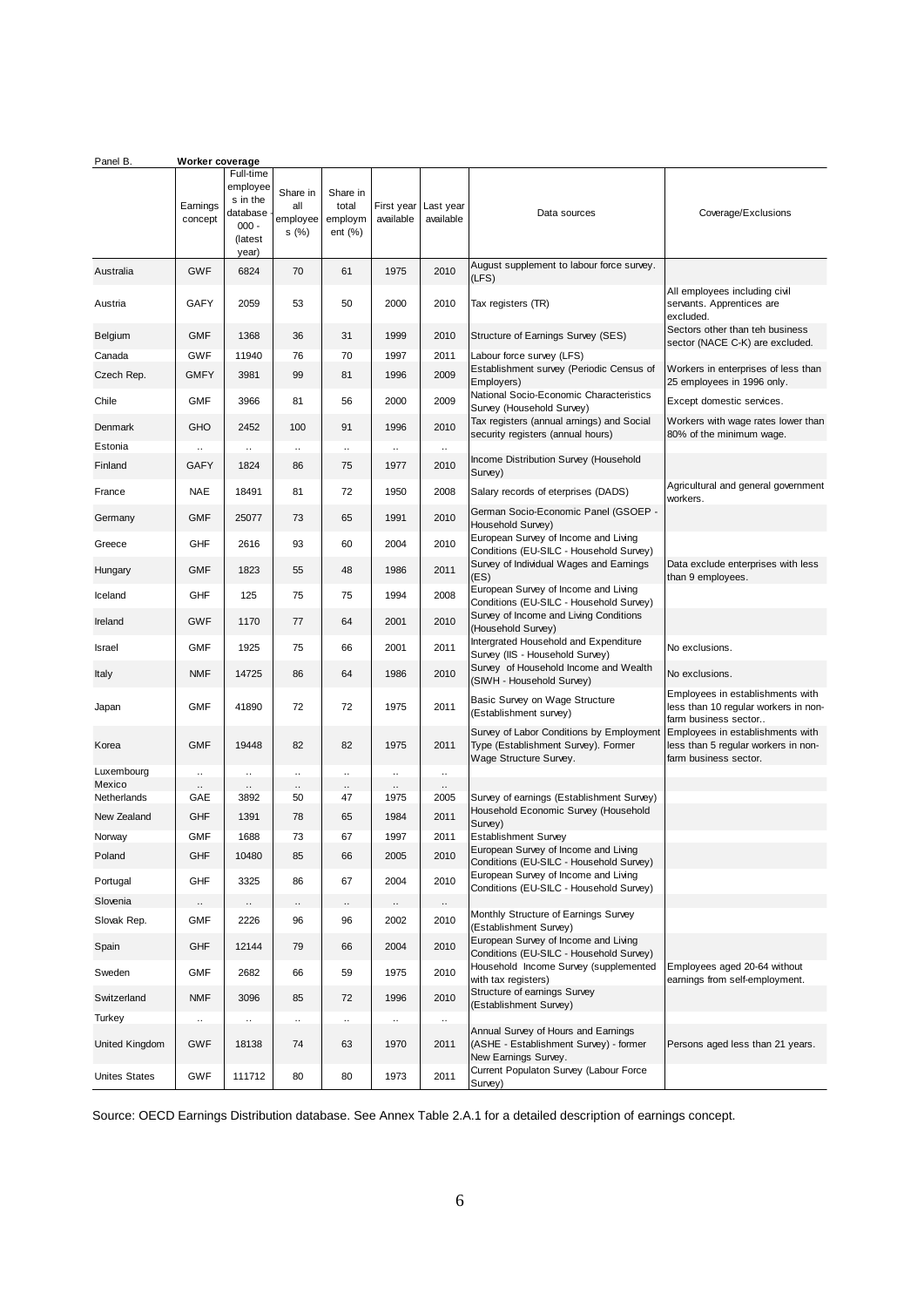7. Panel B gives an indication of employee coverage in the database. Depending on data sources, the coverage of full-time employees can be either full or partial. The shares of full-time employees vary also greatly from country to country depending on the extent of part-time working among employees and self-employment.

8. Household income surveys and household labour force surveys are the sources of earnings data for 15 countries, while for 10 other countries data on earnings rely on establishment surveys. Data on the distribution of earnings are from Tax registers for Austria and Denmark and from administrative records – DADS - for France, a compulsory system of declaration of employee earnings by employers for social security and other purposes. The recording of earnings in establishment surveys, tax registers and administrative sources is considered to be more accurate than self-reported earnings by surveyed reference persons in household surveys. Furthermore, it should be noted that household surveys and tax registers collect data on earnings per worker, while establishment surveys include earnings related to jobs captured in their pay systems.

9. The coverage of workers is comprehensive in the case of household surveys, Tax registers (when they do not exclude workers) and administrative sources. By contrast, establishment surveys often have limited coverage of employees, as they do not cover employees working in small establishments with fewer employees (i.e. with less than 5 or 10 regular employees), and in certain sectors (farm and government sectors, private household services). However, in some countries, such as Czech Republic, the establishment survey sample is based on a census of employers that can be more comprehensive.

10. Panel B confirms that the coverage of employees by establishment surveys is generally lower than those by other sources. In the case of countries where the coverage is larger, this is mainly explained by establishment surveys covering jobs rather than earnings per worker. A worker may be working in two jobs at the same time (i.e. multiple jobholders) or during two distinct time periods.

11. More generally, the coverage of full-time employees in survey instruments is likely to represent only a smaller fraction of all dependent employees, in particular, in countries where part-time working is widespread (Netherlands). Moreover, the share of full-time employees in total employment tends to be lower in countries where self-employment is pervasive (e.g. Chile and Greece).

### **3. Comparison of earnings dispersion: OECD versus 2006 Eurostat Structure of Earnings Survey (EU-SES) results**

## *3.1 Comparison of percentile ratios*

12. The OECD database contains data on weekly and monthly earnings for more than two-thirds of countries - 23 countries – from household surveys – 15 countries. As pay periods vary for the remaining 6 countries for which data are currently available, it is not possible to compare real earnings deciles trends. Besides, the European Structure of Earnings Survey (EU-SES) retained for data comparison is conducted only every four years. The current assessment will, therefore, be limited to a common year  $2006^2$  and to earnings dispersion measures based on so-called percentile ratios: the ratio of  $9^{th}$  -to-  $1^{st}$ , the  $9^{th}$  - to -  $5^{th}$ and  $5^{th} - to - 1^{st}$  deciles of gross earnings of full-time employees.

13. In practice, earnings from an employer survey such as the EU-SES are considered to be more accurate in the reporting of individual earnings for different pay periods. This enables to assess earnings

 2. Data from the 2010 EU-SES have only begun to be disclosed on Eurostat's New Cronos data portal. The calculation of earnings deciles are performed using EU-SES microdata files.2010 public use EU-SES microdata files will become available only from Spring 2013 onward.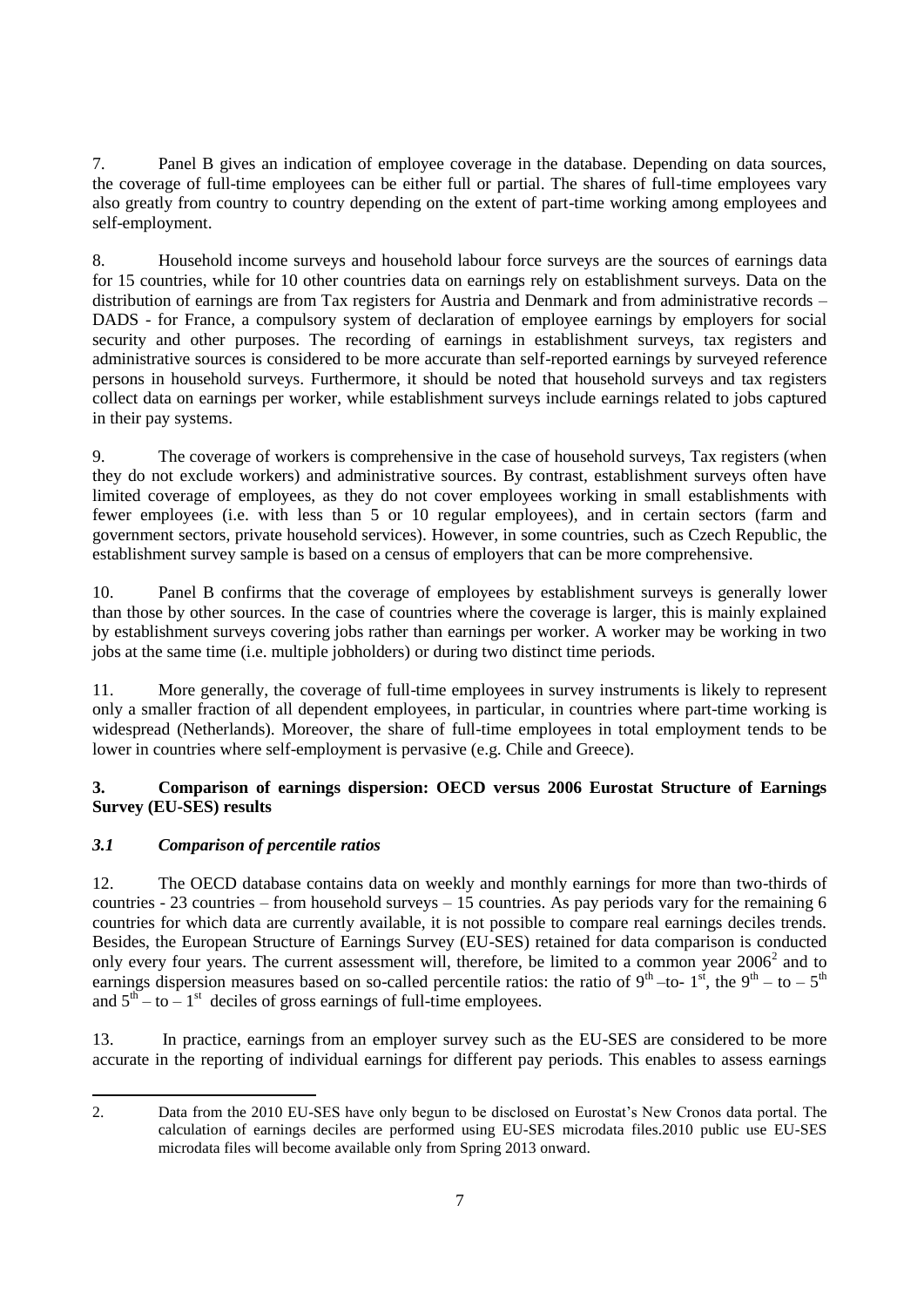dispersion for different earnings concepts either limited to basic wage rates – hourly earnings -, or adding regular pay supplements such as overtime pay and hours supplements - monthly earnings –, or adding special payments paid in the year – yearly earnings.

14. Figure 2.1 displays a series of scatter plots for 3 measures of earnings dispersion based on data from the OECD database (OECD) compared with those from EUSES for 3 pays periods: hourly, monthly and yearly. Yearly earnings are for full-year equivalent workers to account for the length of the work year of employees with short-term contracts ending during the course of the year or those starting to work at a given date during the year<sup>3</sup>. It should be noted that the coverage of EU-SES is limited to establishments with 10 or more employees in the business sector (NACE Rev 1 C-K). The 45° line enables to quickly assess whether the OECD and EU-SES measures of dispersion are broadly in agreement. The points above (below) the 45° line indicate that EU-SES measures are higher (lower) than those of the OECD.

#### **Figure 2.1. Earnings dispersion measures: comparison of OECD versus EU-SES data**



Gross earnings of full-time employees

**OECD**

**Correlation 0.93**

1.2

1.2

**OECD**

**Correlation 0.85**

1.2

**OECD**

**Correlation 0.94**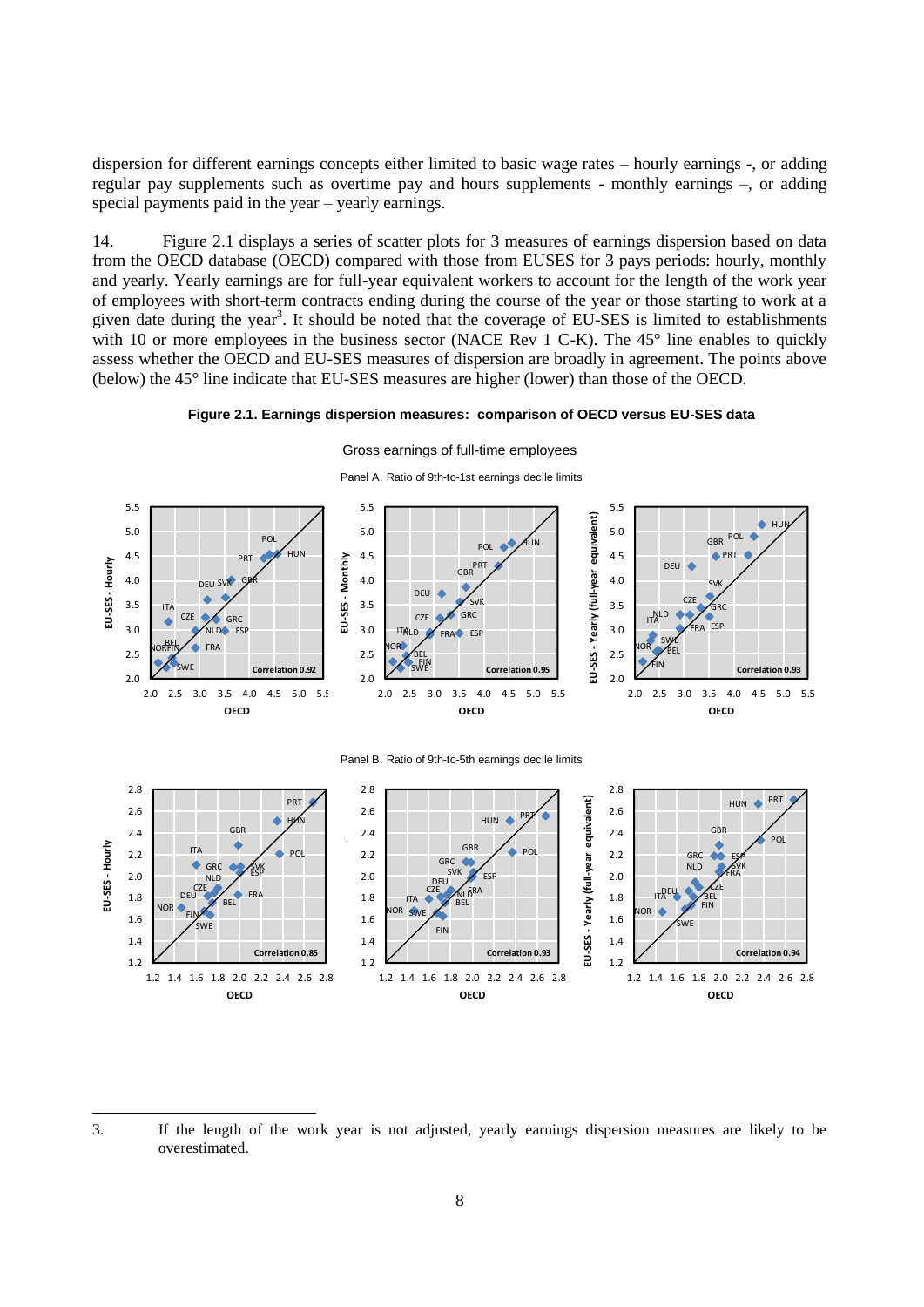

Source: See Annex Table 2.A.2 for underlying data and data sources.

15. As indicated previously, the earnings dispersion measures in the OECD database are in many countries based on monthly earnings. It is, therefore, not surprising to find that they are closely associated with EU-SES monthly dispersion measures. The Neymann-Pearson correlation coefficients are close to or clearly above 0.9 in the case of all 3 dispersion measures.

16. The overall  $9<sup>th</sup> -$  to-1<sup>st</sup> dispersion measure displays the highest correlation, with the exception of dispersion measures for Germany (wider dispersion in EU-SES ratio) and Spain (lower dispersion in EU-SES ratio). The OECD earnings dispersion ratio for Spain is based on hourly earnings from EUSILC including monthly and yearly earnings supplements, while EU-SES monthly earnings include only regular monthly supplements. Including supplements increases OECD  $9<sup>th</sup> -$  to  $-1<sup>st</sup>$  deciles ratio, while the noninclusion of public sector wages seem to increase overall earnings dispersion in Germany.

17. The main source of deviation between the data sources in the overall dispersion measure for Germany and Spain originates from the bottom half of the earnings distribution. The comprehensive coverage of full-time employees in the OECD database stretches the  $5<sup>th</sup>$  -to- 1<sup>st</sup> deciles ratio for Spain, while it compresses the bottom half of the earnings distribution for Germany. In the case of Poland, lower dispersion in the bottom half in the OECD database compensates larger dispersion in the top half of the distribution, which enables OECD overall earnings dispersion to be in the end in agreement with EU-SES levels of overall dispersion. Furthermore, it is noticeable that, except Germany, the OECD bottom half of the earnings distribution is generally larger or lower than those of EU-SES for pay periods that are not monthly earnings.

18. In sum, the coverage of industries and pay periods matter for earnings dispersion as they can disproportionately affect, in particular, the bottom half of earnings dispersion. Cross-country comparability of earnings dispersion measures is likely to improve through the collection of monthly earnings for a greater number of countries in the OECD database.

#### *3.2 Different pay periods may affect earnings dispersion, gender pay gap and incidence of low-pay measures: a comparison using 2006 Eurostat Structure of Earnings Survey (EU-SES)*

19. This section explores the degree to which different pay periods – hourly, monthly and yearly – of earnings affect overall earnings dispersion, gender pay gap and incidence of low pay measures<sup>4</sup>. This

<sup>4.</sup> Gender pay gaps quantify the gap between women and men earnings expressed as a percentage of earnings of men. They are unadjusted for differences in worker and job characteristics of men and women. The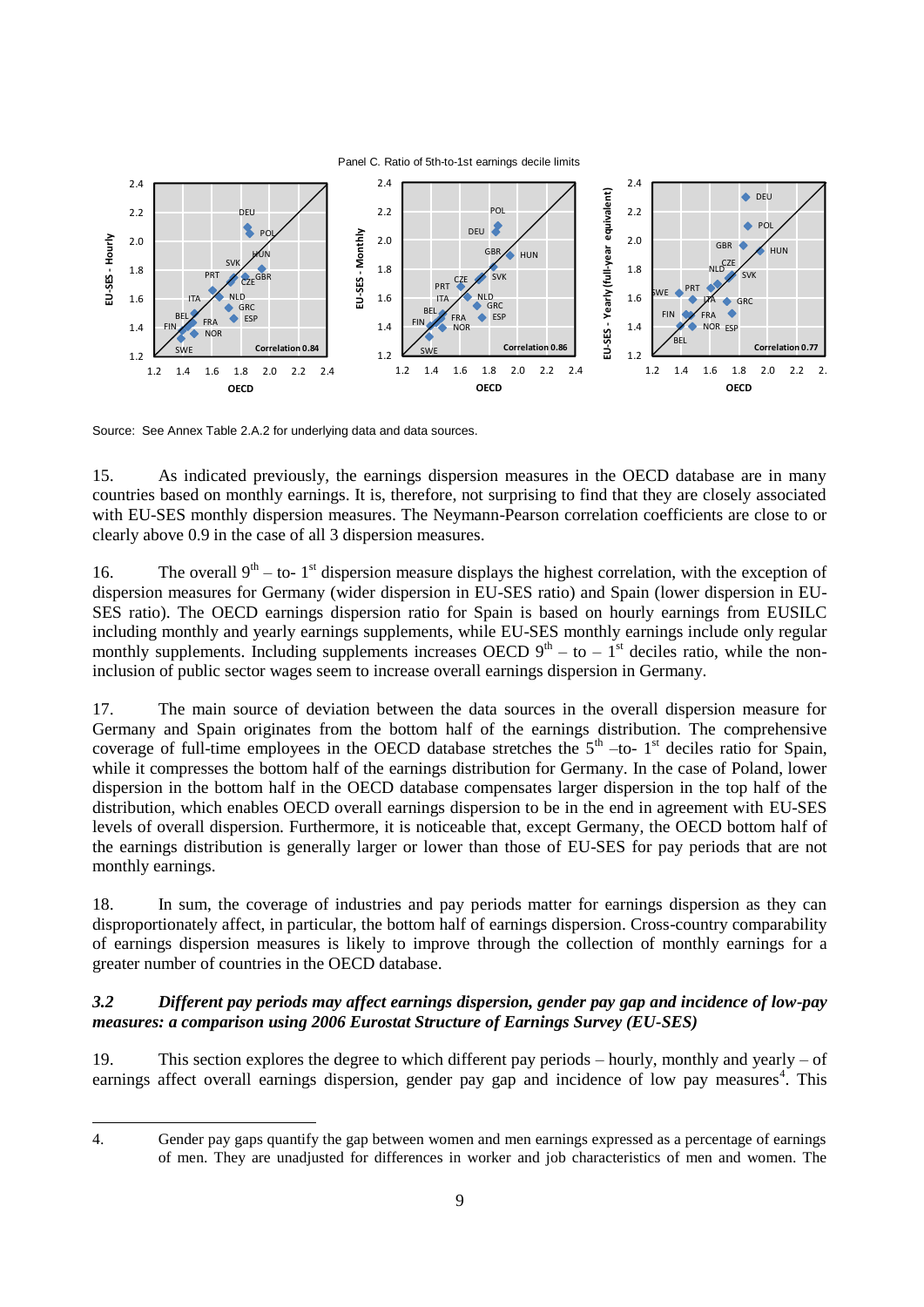assessment is performed using 2006 results from EU-SES, which enables to avoid the results to be affected by differences in employee coverage in data sources.

20. First, Figure 2.2 suggests that overall earnings dispersion measures are comparable whatever the earnings pay period. However, the association between hourly and yearly earnings indicates that yearly earnings dispersion are somewhat higher, as expected, than hourly earnings dispersion, apart for Italy, where the distribution of wage rates exhibits wider dispersion. Earnings supplements and the number of hours worked explain somewhat larger dispersion in yearly earnings than monthly earnings as expected.

21. Secondly, regarding gender pay gap and the incidence of low pay measures the correlation coefficients are largest between monthly and yearly earnings, which suggests that the number of hours worked matter in the stretching earnings distribution in particular for the bottom half of the earnings distribution. Gender pay gaps are broadly in agreement between monthly and yearly earnings, apart for Italy and Hungary where monthly gender pay gaps are the widest. Differences in monthly hours worked by men and women may explain those differences, while annual special payments seem to offset differences due the number of hours worked in the case of gender pay gaps based on yearly earnings. It is noticeable that, for Germany, hourly gender pay gap is 14 percentage points lower than the gender pay gaps for monthly and yearly earnings. These large differences are also visible for the incidence of low pay in Germany.

incidence of low paid employees represents the share of full-time employees earning less than two-third of median earnings of full-time employees.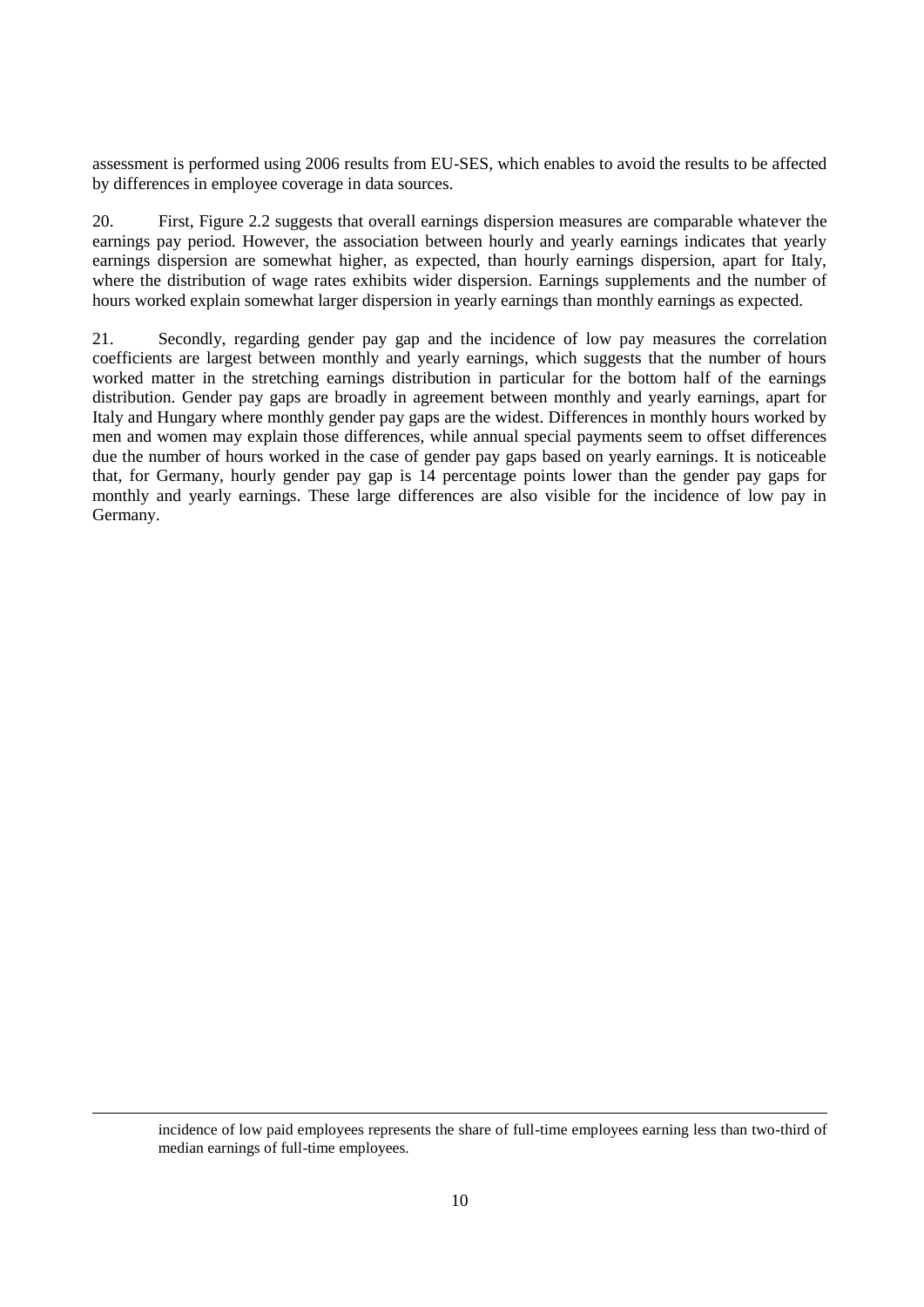

#### **Figure 2.2. Earnings dispersion measures, gender pay gap and incidence of low-pay vary by pay periods**

Comparison based on gross earnings of full-time employees from EU-SES

Source: See Annex Table 2.A.3 for underlying data and data sources.

22. Not surprisingly, gender pay gaps and incidence of low pay are the lowest for hourly earnings, which mainly reflect differences in hourly wage rates. This is clearly visible in Panel B and Panel C showing measures based on hourly earnings hovering below the 45° line. Earnings supplements received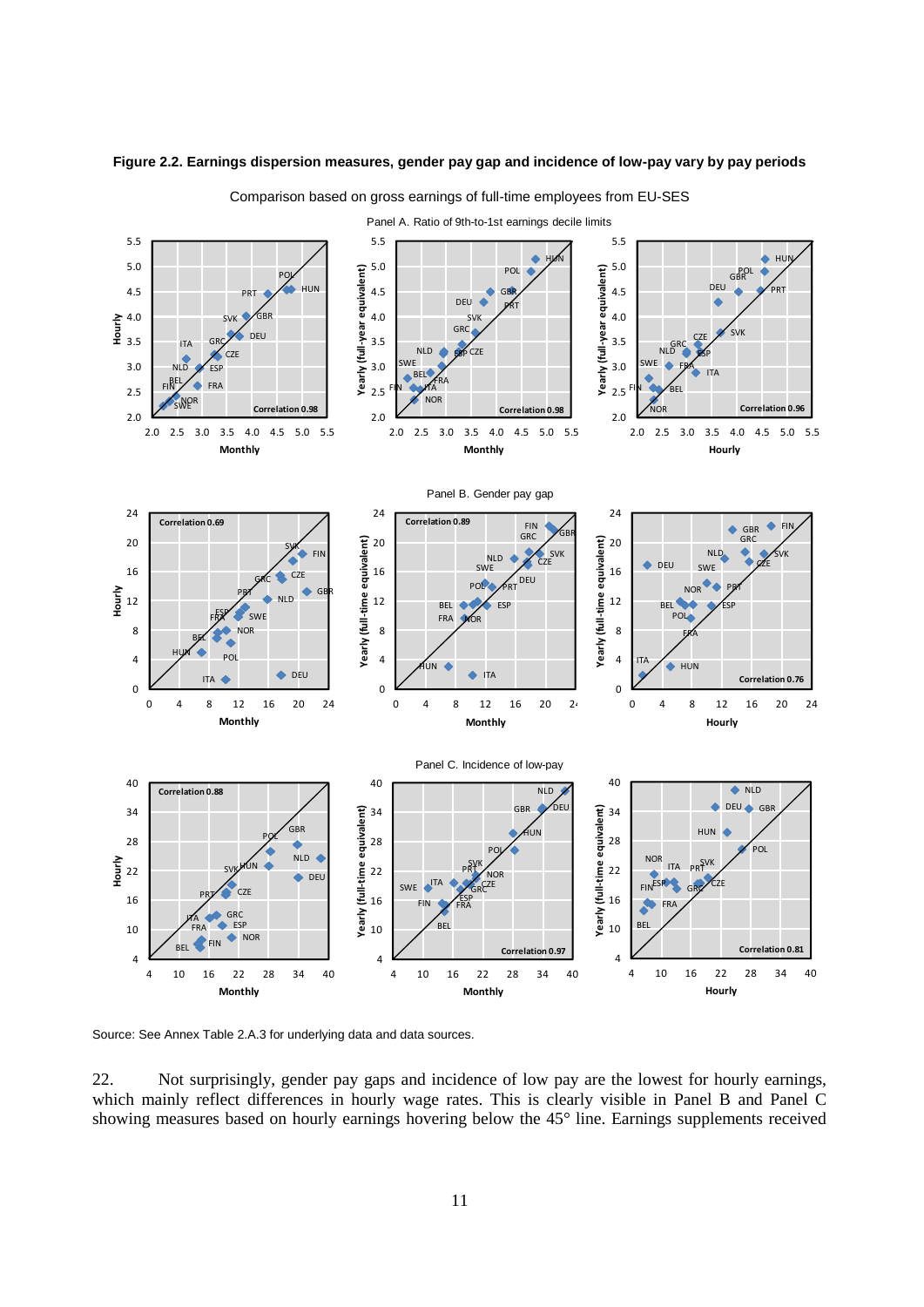by male employees and their number of hours, such as overtime hours or unsocial hours work, explain to a large extent that these measures are highest for yearly earnings rather than monthly or hourly earnings.

23. In sum, earnings dispersion measures for different pay periods are likely to be closely associated, while gender pay gaps and incidence of low pay measures may vary by pay periods. It occurs that measures based on hourly earnings diverge the most from those based on monthly and yearly earnings.

#### **4. Concluding remarks for improving cross-country comparability of the OECD Earnings Distribution database**

24. Employer surveys report employees' earnings from the payrolls, which are more accurate than self-reported earnings in household surveys. However, the coverage of dependent employees excludes small establishments and is often limited to the business sector. The exclusion of employees working in small establishments is likely to affect earnings dispersion measures, in particular, in the bottom half of the earnings distribution. Besides, employer surveys such as structure of earnings surveys are conducted regularly only in a small number of countries - Belgium, Czech Republic, Hungary, Netherlands, Norway, Slovak Republic, Switzerland and United Kingdom.

25. The data analysis shows that, despite the variety of data sources and earnings concepts, earnings dispersion measures from the OECD earnings database are closely associated to monthly earnings dispersion measures from EU-SES in 2006. This is not entirely surprising given that data for 23 countries are either weekly or monthly earnings in the OECD database or derived from monthly earnings. Besides, data are based on household surveys in the case of 15 countries, which have a comprehensive coverage of all sectors of the economy and job types - full-time and part-time employees - and worker characteristics. Moreover, administrative sources are used in the case of four more countries, taking to 19 the number of countries with a comprehensive coverage of earnings.

26. For these reasons, earnings dispersion measures in the OECD database can be considered to be broadly comparable. Cross-country comparability can be enhanced further by collecting weekly or monthly earnings for those 11 OECD countries where this is not the case yet. Moreover, data are currently missing for Estonia, Luxembourg, Mexico, Slovenia and Turkey and can be completed, for the European countries among them using the results from EU-SES for the years 2006 and 2010 for which data are or will become available.

27. The data analysis suggests that it is also relevant to collect hourly earnings, which reflect the dispersion in wage rates. Hourly earnings are unaffected by the number of hours worked and have an impact on gender pay gaps and incidence of low pay measures, which can usefully complement data analysis based on monthly and yearly earnings. Furthermore, data on hourly earnings enable to expand the coverage of the database to capture part-time employee earnings and their impact on earnings distribution.

28. In the longer -un, the comprehensive coverage of workers in household surveys, including parttime employees and self-employment income, enables to bridge a link with data on income distribution, as wages are by far the main source of income for working age households.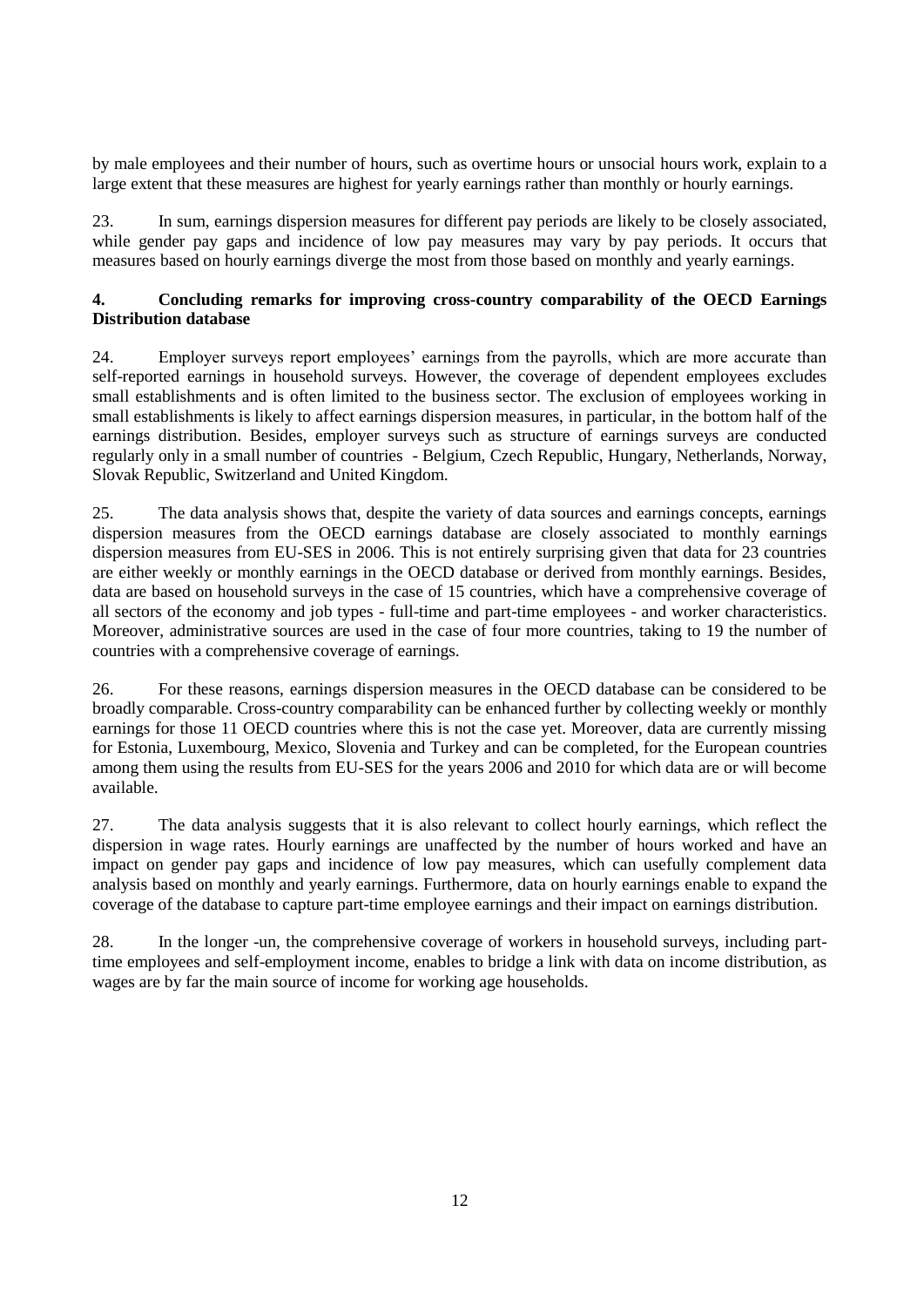# **ANNEX 2.A1 ADDITIONAL TABLES**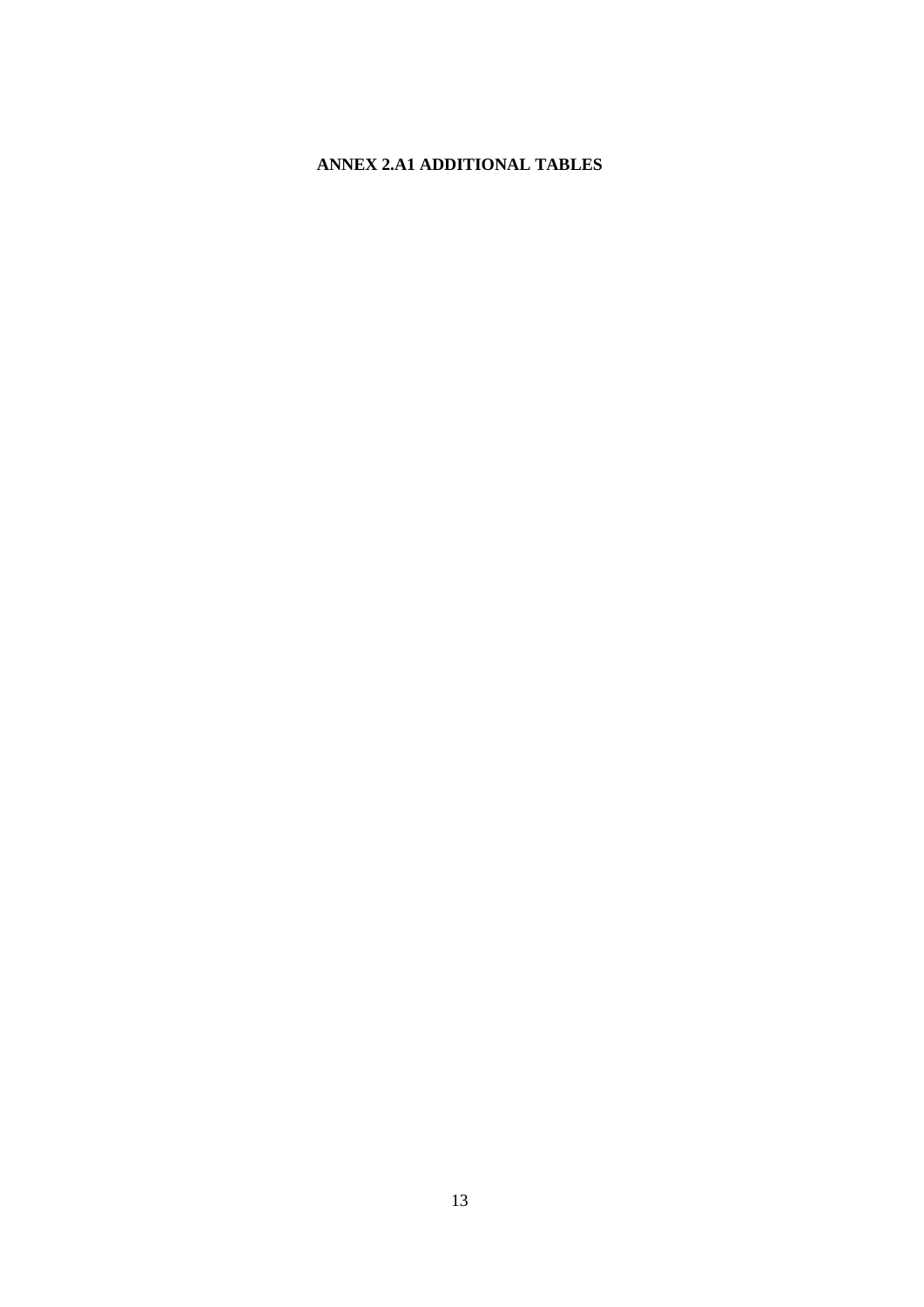| Country          | Defn             | <b>Earnings definition</b>                                                                                                                                                                               | Original source                                                                                        | Publication/data<br>provider                                                                                                              | Workers not covered                                                                     | <b>Note</b>                                                                                                                                                                                                                                                                                                                                                                                                                       |
|------------------|------------------|----------------------------------------------------------------------------------------------------------------------------------------------------------------------------------------------------------|--------------------------------------------------------------------------------------------------------|-------------------------------------------------------------------------------------------------------------------------------------------|-----------------------------------------------------------------------------------------|-----------------------------------------------------------------------------------------------------------------------------------------------------------------------------------------------------------------------------------------------------------------------------------------------------------------------------------------------------------------------------------------------------------------------------------|
| Australia        | GWF0             | Gross weekly earnings<br>in main job (all jobs<br>prior to 1988) of full-<br>time employees.                                                                                                             | Household survey<br>(annual supplement,<br>usually in August, to<br>monthly labour force<br>survey).   | Australian Bureau of<br>Statistics, Weekly<br>Earnings of Employees<br>(Distribution).                                                    | No exclusions.                                                                          | The data refer to the most<br>recent pay period prior to<br>the interview. Earnings<br>deciles are OECD<br>interpolations of the<br>published data on the<br>distribution of employees<br>by earnings class.<br>Corporate execuitves' pay<br>included. From 2002<br>onwards, full-time (part-<br>time) is defined on the basis<br>of hours worked, while<br>interviewees self-reported<br>their job status prior to this<br>date. |
| Austria          | GAF0             | Yearly gross income<br>(excluding casual<br>payments) for full-year<br>employees working full<br>time/Brutto-<br>Jahreseinkommen (ohne<br>Einmalzahlungen) der<br>ganzjährig Beschäftigten,<br>Vollzeit. | Statistics Austria, Wage<br>Tax Statistics - Social<br>statistical analysis.<br>Excluding apprentices. | Statistics Austria.                                                                                                                       | All employees including<br>civil servants.<br>Apprentices are<br>excluded.              |                                                                                                                                                                                                                                                                                                                                                                                                                                   |
| Belgium          | GMF0             | Gross monthly earnings<br>of full-time employed<br>wage earners in NACE<br>sectors C-K.                                                                                                                  | Structure of earnings<br>survey                                                                        | Communiqué "Quel<br>salaire pour quel travail",<br>SPF Economie-<br>Direction générale<br>Statistique et<br>Information économique.       |                                                                                         | Data contain only those<br>premiums that are paid<br>every pay period, like<br>bonuses for night or<br>weekend work (advantage<br>in kind are excluded).<br>NACE Rev. 1 sections C-O<br>(-L) are covered.                                                                                                                                                                                                                         |
| Canada           | GWF0             | Gross weekly earnings<br>distribution for full-time Statistics Canada,<br>workers.                                                                                                                       | Labour Force Survey,<br>V0902 06                                                                       |                                                                                                                                           |                                                                                         |                                                                                                                                                                                                                                                                                                                                                                                                                                   |
| Chile            | GMF0             | Gross monthly earnings<br>of full-time employees;<br>full-time defined as<br>employees working 30<br>or more actual hours per<br>week on the main job.                                                   | National Socio-economic Encuesta CASEN.<br>characterisation survey                                     | OECD calculations<br>based on the<br>microdata.                                                                                           | Except domestic<br>services.                                                            |                                                                                                                                                                                                                                                                                                                                                                                                                                   |
| Czech Repul GMY0 |                  | Gross monthly earnings<br>of full-time, full-year<br>employees.                                                                                                                                          | Enterprise survey<br>(Periodic Census of<br>Employers).                                                | Czech Statistical Office.                                                                                                                 | Workers in enterprises<br>of less than 25<br>employees in 1996 only.                    |                                                                                                                                                                                                                                                                                                                                                                                                                                   |
| Denmark          | GHO <sub>0</sub> | Gross hourly earnings of Tax registers (annual<br>all workers.                                                                                                                                           | earnings data) and social by Charlotte Wind Von<br>security data (hours<br>worked).                    | The data were supplied<br>Bennigsen or Cathrine<br>Nielsen (when Charlotte<br>is away) from Statistics<br>Denmark (by earnings<br>class). | Workers with wage rates Data are derived from<br>lower than 80% of the<br>minimum wage. | annual wage-income<br>(including all types of<br>taxable wage-income)<br>recorded in tax registers,<br>divided by actual hours<br>worked, as recorded in a<br>supplementary pension<br>scheme register.                                                                                                                                                                                                                           |
| Finland          | GAY <sub>0</sub> | Gross annual earnings of Household survey<br>full-time, full-year<br>workers.                                                                                                                            | (Income Distribution)<br>Survey).                                                                      | Statistics Finland.                                                                                                                       | No exclusions.                                                                          |                                                                                                                                                                                                                                                                                                                                                                                                                                   |
| France           | NAE0             | Net annual earnings of<br>full-time, full-year<br>workers.                                                                                                                                               | Salary records of<br>enterprises.<br>(Déclarations Annuelles<br>des Données Sociales).                 | Institut national de la<br>statistique et des études<br>économiques (INSEE),<br>Séries longues sur les<br>salaires.                       | Agricultural and general<br>government workers.                                         | Data are adjusted for annual<br>hours worked to represent<br>full-year equivalent<br>earnings. Data for 1981,<br>1983 and 1990 are<br>estimations by INSEE.<br>Earnings are net of<br>employee social security<br>contributions but not of<br>income tax.                                                                                                                                                                         |

# **Table 2.A.1. OECD Earnings distribution database: detailed description of earnings and data sources**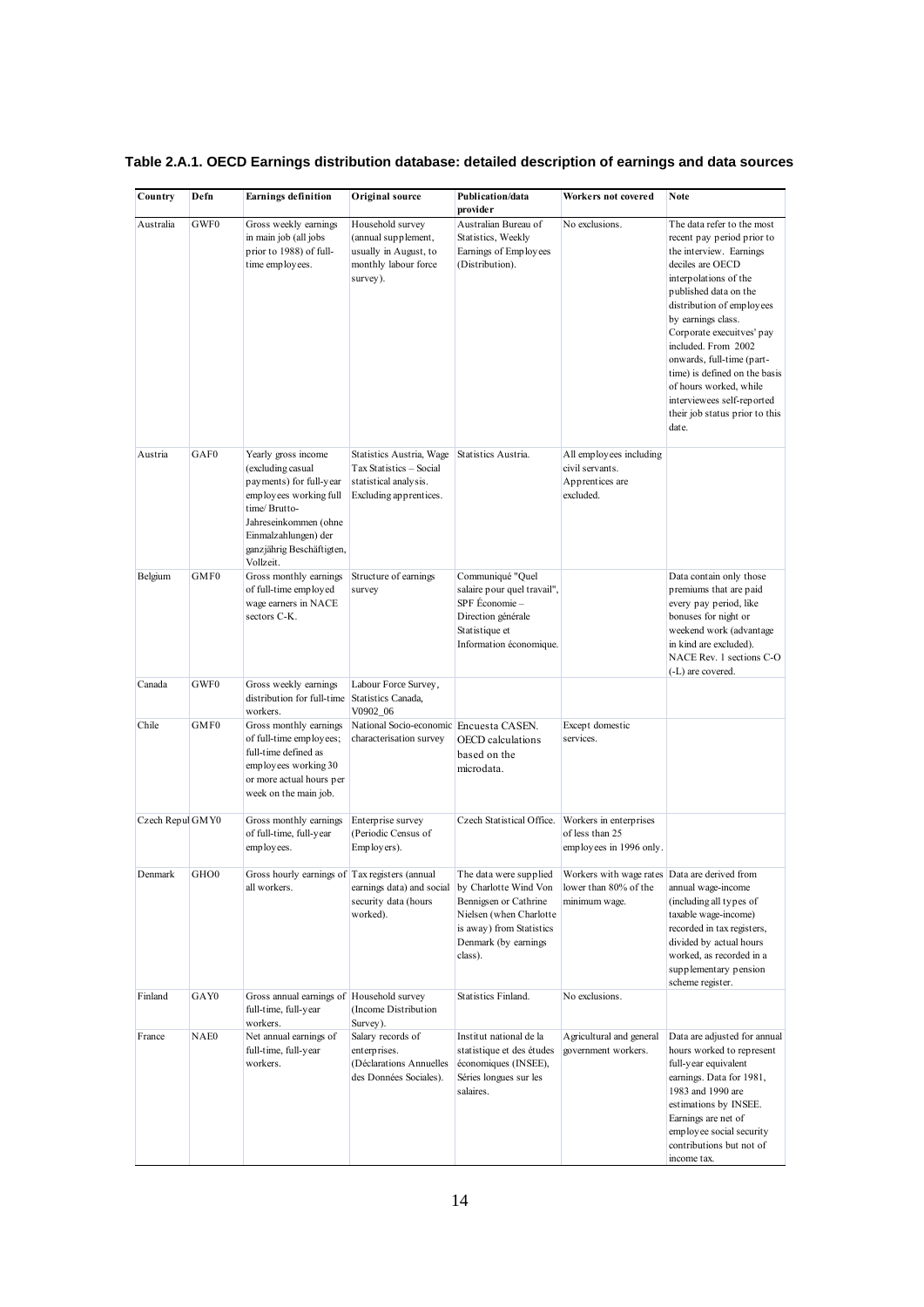| Country          | Defn             | <b>Earnings definition</b>                                                                     | Original source                                                                                                                                                                                                                 | Publication/data<br>provider                                                                                                                                                 | Workers not covered                                                                                                                                                                                                                  | Note                                                                                                                                                                                                                              |
|------------------|------------------|------------------------------------------------------------------------------------------------|---------------------------------------------------------------------------------------------------------------------------------------------------------------------------------------------------------------------------------|------------------------------------------------------------------------------------------------------------------------------------------------------------------------------|--------------------------------------------------------------------------------------------------------------------------------------------------------------------------------------------------------------------------------------|-----------------------------------------------------------------------------------------------------------------------------------------------------------------------------------------------------------------------------------|
| Germany          | GMF0             | Gross monthly earnings<br>of full-time workers.                                                | Household survey<br>(German Socio-<br>Economic Panel).                                                                                                                                                                          | GSOEP provided by<br>Deutsches Institut für<br>Wirtschaftsforschung                                                                                                          |                                                                                                                                                                                                                                      | Full-time employees based<br>on the national definition.                                                                                                                                                                          |
| Greece           | GHF <sub>0</sub> | Gross hourly earnings of European Union Survey<br>full-time employees.                         | on Income and Living<br>Conditions (EU SILC).                                                                                                                                                                                   |                                                                                                                                                                              |                                                                                                                                                                                                                                      |                                                                                                                                                                                                                                   |
| Hungary          | GMF <sub>0</sub> | Gross monthly earnings<br>of full-time employees<br>in May of each year.                       | Enterprise survey<br>(Survey of Individual<br>Wages and Earnings).                                                                                                                                                              | National Labour Centre,<br>Ministry of Labour.                                                                                                                               | Prior to 1994, workers<br>in private enterprises of<br>less than 20 employees<br>were not included. Since<br>1994, the sample also<br>covers enterprises with<br>10-20 employees. Data<br>exclude enterprises with<br>5-9 employees. | Data include 1/12 of non-<br>regular payments from<br>previous year. Before 1992<br>the survey involved a<br>different sampling method.                                                                                           |
| Iceland          | GHF <sub>0</sub> | Gross hourly earnings of European Union Survey<br>full-time employees.                         | on Income and Living<br>Conditions (EU SILC).                                                                                                                                                                                   | Eurostat. OECD<br>calculations based on the<br>microdata.                                                                                                                    |                                                                                                                                                                                                                                      |                                                                                                                                                                                                                                   |
| Ireland          | GWF0             | Gross weekly earnings<br>of full-time employees.                                               | Household survey<br>(Living in Ireland Survey<br>2000), ESRI, for 2000<br>data. European Union<br>Survey on Income and<br>Living Conditions (EU<br>SILC) 2003, Central<br>Statistics Office Ireland,<br>for 2003 and 2004 data. | Central Statistics Office  ?<br>Ireland.                                                                                                                                     |                                                                                                                                                                                                                                      |                                                                                                                                                                                                                                   |
| Israel           | GMF <sub>0</sub> | Gross monthly earnings<br>of full-time employees.                                              | <b>Integrated Household</b><br>Survey, which combines<br>sample from Labour<br>Force survey with those<br>of Household<br>Expenditure Survey.                                                                                   | IHS survey microdata<br>supplied by Israel CBS.<br><b>OECD</b> calculations<br>based on the microdata.                                                                       | No exclusions.                                                                                                                                                                                                                       |                                                                                                                                                                                                                                   |
| Italy            | NMF <sub>0</sub> | Net monthly earnings of<br>full-time employees.                                                | Household survey<br>(Survey of Household<br>Income and Wealth).<br><b>SHIW-HA</b>                                                                                                                                               | Bank of Italy. OECD<br>calculations based on the<br>microdata.                                                                                                               | No exclusions.                                                                                                                                                                                                                       | Wage and salaries net of<br>social security<br>contributions and income<br>taxes.                                                                                                                                                 |
| Japan            | GMF <sub>0</sub> | Scheduled gross monthly<br>earnings of regular, full-<br>time employees.                       | Entreprise Survey (Basic Planning Division,<br>Survey on Wage<br>Structure).                                                                                                                                                    | Statistics and<br>Information<br>Department, Minister's<br>Secretariat, Ministry of<br>Health, Labour and<br>Welfare, Yearbook of<br>Labour Statistics.                      | Employees in<br>establishments with less<br>than ten regular workers<br>and all employees in the<br>public sector,<br>agriculture, forestry and<br>fisheries, private<br>household services and<br>foreign embassies.                | Earnings deciles are OECD<br>interpolations of the<br>published data on the<br>distribution of employees<br>by earnings class. The data<br>exclude overtime earnings<br>(except for 1975) and<br>annual special cash<br>earnings. |
| Korea            | GMF <sub>0</sub> | Gross monthly cash<br>earnings, including<br>overtime and one twelfth<br>of annual bonuses, of | Entreprise Survey (Wage Korean Ministry of<br>Structure Survey).                                                                                                                                                                | Labour, Yearbook of<br>Labour Statistics and<br>data provided directly                                                                                                       | Employees in<br>establishments with less<br>than five regular workers<br>and all employees in                                                                                                                                        | Earnings deciles are OECD<br>interpolations of the<br>published data (D10, D50<br>and D90) on the                                                                                                                                 |
| Netherlands GAE0 |                  | Gross annual earnings of Enterprise survey<br>full-time, full-year<br>equivalent workers.      | (Survey of Earnings).                                                                                                                                                                                                           | Sociaal-Economische<br>Maandstatistiek, Dutch<br>Central Bureau of<br>Statistics.                                                                                            | No exclusions.                                                                                                                                                                                                                       |                                                                                                                                                                                                                                   |
| New Zealand GHF0 |                  | Gross hourly earnings of Household survey<br>full-time employees.                              | (Household Economic                                                                                                                                                                                                             | Estimates provided by<br>the New Zealand                                                                                                                                     | No exclusions.                                                                                                                                                                                                                       | For the years 1984 to 1996,<br>series was estimated by                                                                                                                                                                            |
| Norway           | GMF <sub>0</sub> | Average monthly<br>earnings for full-time<br>equivalents                                       | Enterprise surveys                                                                                                                                                                                                              | http://statbank.ssb.no/stat<br>istikkbanken/Default FR.<br>asp?PXSid=0&nvl=true<br>&PLanguage=1 & tilside<br>=selecttable/hovedtabell<br>Hjem.asp&KortnavnWeb<br>=lonnansatt | No exclusions.                                                                                                                                                                                                                       | The data are average<br>earnings within each decile<br>and not a decile cut-off.<br>Full-time equivalents:                                                                                                                        |

# **Table 2.A.1. OECD Earnings distribution database: detailed description of earnings and data sources** *(cont.)*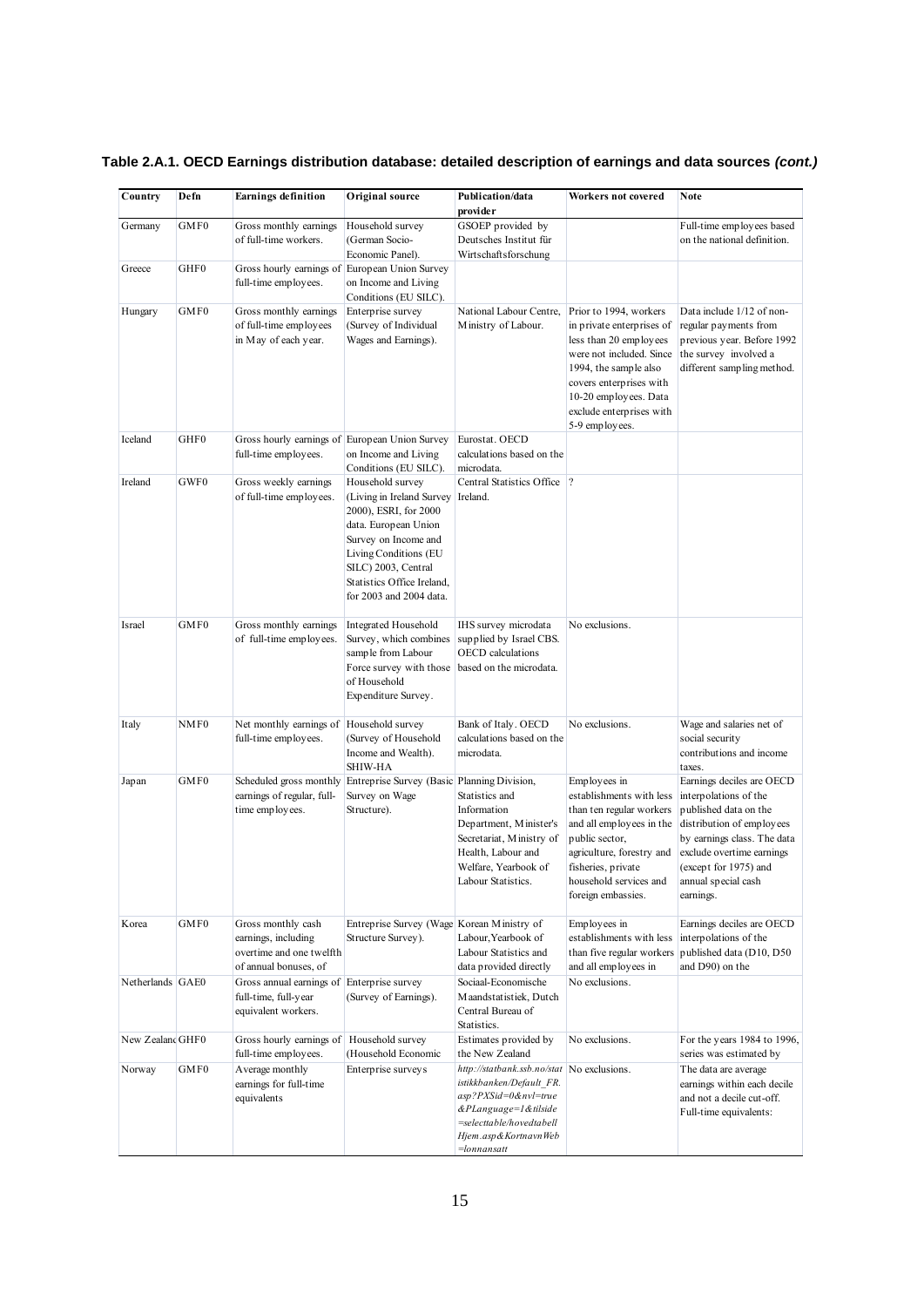| Country                                 | Defn                         | Earnings definition                                                                                                                                                                                             | Original source                                                                                                                                                                                                                      | Publication/data<br>provider                                                                                                                                                        | Workers not covered | Note                                                                                                                                                                                                                                                                                                                                                                                                                                                                                                                                                                    |
|-----------------------------------------|------------------------------|-----------------------------------------------------------------------------------------------------------------------------------------------------------------------------------------------------------------|--------------------------------------------------------------------------------------------------------------------------------------------------------------------------------------------------------------------------------------|-------------------------------------------------------------------------------------------------------------------------------------------------------------------------------------|---------------------|-------------------------------------------------------------------------------------------------------------------------------------------------------------------------------------------------------------------------------------------------------------------------------------------------------------------------------------------------------------------------------------------------------------------------------------------------------------------------------------------------------------------------------------------------------------------------|
| Poland                                  | GHF0                         |                                                                                                                                                                                                                 | Gross hourly earnings of European Union Survey Eurostat. OECD                                                                                                                                                                        |                                                                                                                                                                                     | No exclusion        |                                                                                                                                                                                                                                                                                                                                                                                                                                                                                                                                                                         |
|                                         |                              | full-time employees.                                                                                                                                                                                            | on Income and Living                                                                                                                                                                                                                 | calculations based on the                                                                                                                                                           |                     |                                                                                                                                                                                                                                                                                                                                                                                                                                                                                                                                                                         |
| Portugal                                | GHF0                         | Gross hourly earnings of European Union Survey Eurostat. OECD                                                                                                                                                   |                                                                                                                                                                                                                                      |                                                                                                                                                                                     | No exclusion        |                                                                                                                                                                                                                                                                                                                                                                                                                                                                                                                                                                         |
|                                         |                              | full-time employees.                                                                                                                                                                                            | on Income and Living<br>Conditions (EU SILC).                                                                                                                                                                                        | calculations based on the<br>microdata.                                                                                                                                             |                     |                                                                                                                                                                                                                                                                                                                                                                                                                                                                                                                                                                         |
| Slovak<br>Republic                      | <b>GMF0</b>                  | Median gross monthly<br>earnings of full-time                                                                                                                                                                   | Monthly Structure of<br>earnings Survey.                                                                                                                                                                                             |                                                                                                                                                                                     |                     |                                                                                                                                                                                                                                                                                                                                                                                                                                                                                                                                                                         |
|                                         |                              | workers, reported in<br>Euros                                                                                                                                                                                   |                                                                                                                                                                                                                                      |                                                                                                                                                                                     |                     |                                                                                                                                                                                                                                                                                                                                                                                                                                                                                                                                                                         |
| Spain                                   | GHF0                         | Gross hourly earnings of European Union Survey   Eurostat. OECD<br>full-time employees.                                                                                                                         | on Income and Living<br>Conditions (EU SILC).                                                                                                                                                                                        | calculations based on the<br>microdata.                                                                                                                                             | No exclusion        |                                                                                                                                                                                                                                                                                                                                                                                                                                                                                                                                                                         |
| Sweden                                  | GMF0                         | Growth monthly<br>earnings for full-year,<br>full-time employees                                                                                                                                                | Household Incole<br>Survey (HEK)<br>conducted by Statistics<br>Sweden combined with<br>Tax registers.                                                                                                                                | http://www.scb.sa/Pages/T<br>able AndChart 28871.<br>sapx                                                                                                                           |                     | Amounts in SEK<br>thousands, 2010 prices                                                                                                                                                                                                                                                                                                                                                                                                                                                                                                                                |
| Switzerland NMF0                        |                              | Net monthly earnings of Office fédéral de la<br>full-time workers<br>(Salaire mensuel net<br>plour les personnes des<br>secteurs privé et public<br>(Confédération)<br>ensemble travaillant à<br>temps complet. | statistique, Enquête<br>suisse sur la structure<br>des salaires.                                                                                                                                                                     | Renseignements: Section<br>des salaires et des<br>conditions de travail.<br>032 713 64 29.<br>lohn@bfs.admin.ch. @<br>OFS - Section des<br>salaires et des conditions<br>de travail |                     | Salaire brut (non<br>standardisé) moins les<br>cotisations sociales<br>obligatoires du salarié et la<br>part de celles-ci allant au-<br>delà du taux-minimum. : le<br>salaire brut du mois<br>d'octobre (y compris les<br>prestations en nature, les<br>versements réguliers de<br>primes, departicipations au<br>chiffre d'affaires et de<br>commissions). les<br>allocations pour le travail en<br>équipe et le travail le<br>dimanche ou de nuit. 1/12<br>du 13e salaire, 1/12 des<br>paiements spéciaux annuels<br>et la rétribution des heures<br>supplémentaires. |
| United<br>Kingdom<br>(Great<br>Britain) | GWF1                         | Gross weekly earnings   Annual Surv ey of Hours   Office for National<br>of all full-time workers<br>(i.e. on adult rates of<br>pay).                                                                           | and Earnings (ASHE)<br>for year 2006 to 2008<br>(2006 consistent with<br>2007). Data for 2011<br>are base on SOC_2000                                                                                                                | Statistics                                                                                                                                                                          |                     | Employees on adult rates<br>whose pay for the survey-<br>pay period was not affected<br>by absence.<br>For publication purpose,<br>from 1970 to 2011 the<br>series GWF4, GWF4,<br>GWF2, GWF1 have been                                                                                                                                                                                                                                                                                                                                                                  |
| United                                  | GWF0                         | Gross weekly earnings                                                                                                                                                                                           | Annual Survey of Hours Office for National                                                                                                                                                                                           |                                                                                                                                                                                     |                     | Employees on adult rates                                                                                                                                                                                                                                                                                                                                                                                                                                                                                                                                                |
| Kingdom<br>(Great<br>Britain)           |                              | of all full-time workers<br>(i.e. on adult rates of<br>p ay).                                                                                                                                                   | and Earnings (ASHE)<br>foryear 2011 (2010)<br>cons is is nt with 2011).<br>Data based on<br>SOC 2010                                                                                                                                 | Statistics                                                                                                                                                                          |                     | whose pay for the survey-<br>pay period was not affected<br>by absence.                                                                                                                                                                                                                                                                                                                                                                                                                                                                                                 |
| United State GWF0                       |                              | Gross usual weekly<br>earnings of full-time<br>workers aged 16 and<br>over.                                                                                                                                     | Household survey<br>(Current Population<br>Survey). Unpublished<br>BLS tabulations from<br>the Current Population<br>Survey and, for the<br>published decile limits,<br>BLS, Highlights of<br>Women's Earnings,<br>various editions. | U.S. Department of<br>Labor, Bureau of Labor<br>Statistics.                                                                                                                         | No exclusions.      | Earnings decites are OECD<br>interpolations of the<br>unpublished BLS<br>tabulations of the<br>distribution of employees<br>by earnings class.                                                                                                                                                                                                                                                                                                                                                                                                                          |
|                                         |                              | Key to Definition variable (Defn)                                                                                                                                                                               |                                                                                                                                                                                                                                      |                                                                                                                                                                                     |                     |                                                                                                                                                                                                                                                                                                                                                                                                                                                                                                                                                                         |
|                                         | Gross or net earnings Period |                                                                                                                                                                                                                 | Type of workers                                                                                                                                                                                                                      | Definition                                                                                                                                                                          |                     |                                                                                                                                                                                                                                                                                                                                                                                                                                                                                                                                                                         |
| G Gross                                 |                              | A Annual                                                                                                                                                                                                        | Y Full-time, full-year                                                                                                                                                                                                               | 0 Princ ipal definition                                                                                                                                                             |                     |                                                                                                                                                                                                                                                                                                                                                                                                                                                                                                                                                                         |
| N Net                                   |                              | M Montiny                                                                                                                                                                                                       | E Full-time (full-year)<br>equivalent                                                                                                                                                                                                | 1 Alternative definition                                                                                                                                                            |                     |                                                                                                                                                                                                                                                                                                                                                                                                                                                                                                                                                                         |
|                                         |                              |                                                                                                                                                                                                                 | FA Full-time on adult<br>rates pay (GBR)                                                                                                                                                                                             |                                                                                                                                                                                     |                     |                                                                                                                                                                                                                                                                                                                                                                                                                                                                                                                                                                         |
|                                         |                              | W Weekly                                                                                                                                                                                                        | F All full-time                                                                                                                                                                                                                      | 2 Alternative definition<br>2                                                                                                                                                       |                     |                                                                                                                                                                                                                                                                                                                                                                                                                                                                                                                                                                         |
|                                         |                              | D Daily                                                                                                                                                                                                         | P All part-time                                                                                                                                                                                                                      |                                                                                                                                                                                     |                     |                                                                                                                                                                                                                                                                                                                                                                                                                                                                                                                                                                         |
|                                         |                              | H Hour iv                                                                                                                                                                                                       | O All employees                                                                                                                                                                                                                      |                                                                                                                                                                                     |                     |                                                                                                                                                                                                                                                                                                                                                                                                                                                                                                                                                                         |

**Table 2.A.1. OECD Earnings distribution database: detailed description of earnings and data sources**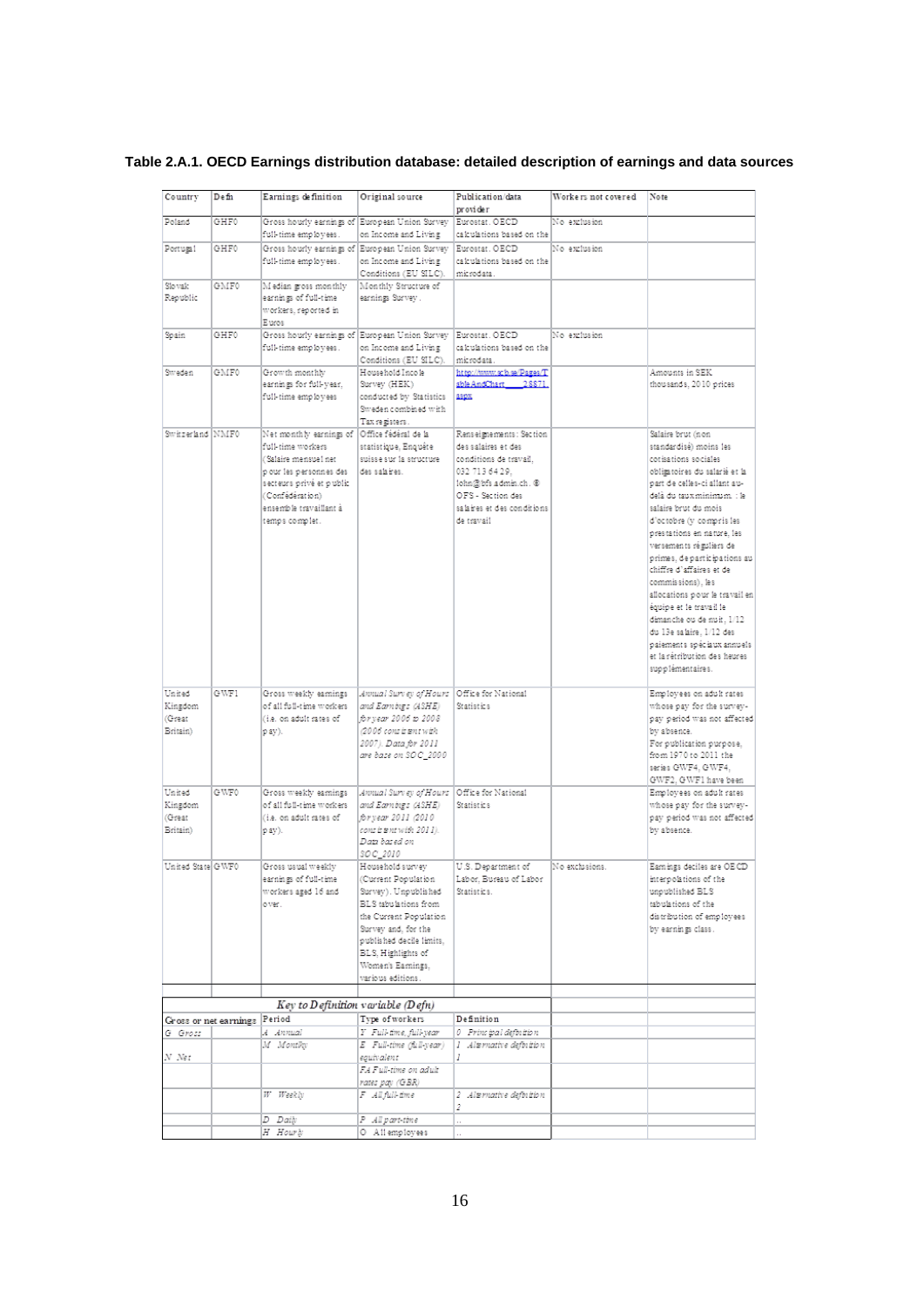Table 2.A.2. **Earnings dispersion measures in 2006: comparison of OECD versus EU-SES data** Gross earnings of full-time employees

 $\mathcal{A}^{\mathcal{A}}$ 

 $\sim 10^{11}$ 

 $\mathcal{L}_{\text{max}}$ 

 $\mathcal{L}^{\text{max}}_{\text{max}}$ 

 $\mathcal{L}^{\text{max}}_{\text{max}}$ 

 $\mathcal{L}_{\mathcal{A}}$ 

| Panel A.                                               | Ratio of 9th-to-1st earnings decile limits |       |               |         |                                      |  |  |  |  |
|--------------------------------------------------------|--------------------------------------------|-------|---------------|---------|--------------------------------------|--|--|--|--|
|                                                        |                                            |       | <b>EU-SES</b> |         |                                      |  |  |  |  |
|                                                        | OECD<br>Defintion                          | OECD  | Hourly        | Monthly | Yearly (full-<br>year<br>equivalent) |  |  |  |  |
| Belgium                                                | GMF0                                       | 2.429 | 2.431         | 2.475   | 2.556                                |  |  |  |  |
| Czech Republic                                         | GMY0                                       | 3.105 | 3.258         | 3.242   | 3.309                                |  |  |  |  |
| Germany                                                | GMF <sub>0</sub>                           | 3.143 | 3.616         | 3.740   | 4.298                                |  |  |  |  |
| Spain                                                  | GHF <sub>0</sub>                           | 3.500 | 2.982         | 2.935   | 3.273                                |  |  |  |  |
| Finland                                                | GAY0                                       | 2.470 | 2.321         | 2.339   | 2.592                                |  |  |  |  |
| France                                                 | NAE0                                       | 2.905 | 2.634         | 2.904   | 3.030                                |  |  |  |  |
| United Kingdom                                         | GWF2                                       | 3.630 | 4.021         | 3.874   | 4.504                                |  |  |  |  |
| Greece                                                 | GHF <sub>0</sub>                           | 3.325 | 3.212         | 3.309   | 3.457                                |  |  |  |  |
| Hungary                                                | GMF <sub>0</sub>                           | 4.557 | 4.552         | 4.775   | 5.153                                |  |  |  |  |
| Italy                                                  | NMF <sub>0</sub>                           | 2.358 | 3.168         | 2.677   | 2.894                                |  |  |  |  |
| Netherlands                                            | GAE0                                       | 2.906 | 2.987         | 2.949   | 3.314                                |  |  |  |  |
| Norway                                                 | GMF0                                       | 2.153 | 2.330         | 2.353   | 2.353                                |  |  |  |  |
| Poland                                                 | GHF <sub>0</sub>                           | 4.400 | 4.542         | 4.685   | 4.910                                |  |  |  |  |
| Portugal                                               | GHF <sub>0</sub>                           | 4.286 | 4.463         | 4.307   | 4.529                                |  |  |  |  |
| Slovak Republic                                        | GMF0                                       | 3.510 | 3.662         | 3.571   | 3.690                                |  |  |  |  |
| Sweden                                                 | GMF0                                       | 2.312 | 2.232         | 2.219   | 2.782                                |  |  |  |  |
| Ratio of 9th-to-5th earnings decile limits<br>Panel B. |                                            |       |               |         |                                      |  |  |  |  |

| Panel B.        | Ratio of 9th-to-5th earnings decile limits |       |        |         |                                      |  |  |  |
|-----------------|--------------------------------------------|-------|--------|---------|--------------------------------------|--|--|--|
|                 |                                            |       |        | EU-SES  |                                      |  |  |  |
|                 | OECD<br>Defintion                          | OECD  | Hourly | Monthly | Yearly (full-<br>year<br>equivalent) |  |  |  |
| Belgium         | GMF0                                       | 1.744 | 1.758  | 1.756   | 1.814                                |  |  |  |
| Czech Republic  | GMY0                                       | 1.798 | 1.895  | 1.875   | 1.901                                |  |  |  |
| Germany         | GMF0                                       | 1.703 | 1.821  | 1.812   | 1.866                                |  |  |  |
| Spain           | GHF0                                       | 2.000 | 2.033  | 2.001   | 2.188                                |  |  |  |
| Finland         | GAY0                                       | 1.725 | 1.645  | 1.634   | 1.734                                |  |  |  |
| France          | NAE0                                       | 1.983 | 1.832  | 1.987   | 2.043                                |  |  |  |
| United Kingdom  | GWF2                                       | 1.985 | 2.289  | 2.130   | 2.290                                |  |  |  |
| Greece          | GHF <sub>0</sub>                           | 1.939 | 2.085  | 2.136   | 2.192                                |  |  |  |
| Hungary         | GMF <sub>0</sub>                           | 2.344 | 2.513  | 2.516   | 2.671                                |  |  |  |
| Italy           | NMF <sub>0</sub>                           | 1.596 | 2.108  | 1.793   | 1.812                                |  |  |  |
| Netherlands     | GAE0                                       | 1.762 | 1.849  | 1.832   | 1.949                                |  |  |  |
| Norway          | GMF0                                       | 1.459 | 1.711  | 1.685   | 1.674                                |  |  |  |
| Poland          | GHF <sub>0</sub>                           | 2.366 | 2.210  | 2.225   | 2.336                                |  |  |  |
| Portugal        | GHF <sub>0</sub>                           | 2.674 | 2.686  | 2.560   | 2.709                                |  |  |  |
| Slovak Republic | GMF0                                       | 2.006 | 2.092  | 2.040   | 2.093                                |  |  |  |
| Sweden          | GMF0                                       | 1.670 | 1.681  | 1.663   | 1.700                                |  |  |  |

| Panel C.              | Ratio of 5th-to-1st earnings decile limits |       |        |               |               |  |  |
|-----------------------|--------------------------------------------|-------|--------|---------------|---------------|--|--|
|                       |                                            |       |        | <b>EU-SES</b> |               |  |  |
|                       | OECD                                       |       |        |               | Yearly (full- |  |  |
|                       | Definition                                 | OECD  | Hourly | Monthly       | year          |  |  |
|                       |                                            |       |        |               | equivalent)   |  |  |
| Belgium               | GMF0                                       | 1.392 | 1.383  | 1.410         | 1.409         |  |  |
| <b>Czech Republic</b> | GMY0                                       | 1.727 | 1.719  | 1.729         | 1.740         |  |  |
| Germany               | GMF0                                       | 1.845 | 2.099  | 2.061         | 2.303         |  |  |
| Spain                 | GHF <sub>0</sub>                           | 1.750 | 1.467  | 1.467         | 1.496         |  |  |
| Finland               | GAY <sub>0</sub>                           | 1.432 | 1.411  | 1.432         | 1.489         |  |  |
| France                | NAE0                                       | 1.465 | 1.438  | 1.462         | 1.482         |  |  |
| United Kingdom        | GWF <sub>2</sub>                           | 1.829 | 1.756  | 1.818         | 1.967         |  |  |
| Greece                | GHF <sub>0</sub>                           | 1.715 | 1.541  | 1.549         | 1.578         |  |  |
| Hungary               | GMF0                                       | 1.944 | 1.811  | 1.898         | 1.929         |  |  |
| Italy                 | NMF <sub>0</sub>                           | 1.478 | 1.503  | 1.494         | 1.592         |  |  |
| Netherlands           | GAE0                                       | 1.649 | 1.616  | 1.610         | 1.701         |  |  |
| Norway                | GMF0                                       | 1.475 | 1.361  | 1.396         | 1.406         |  |  |
| Poland                | GHF <sub>0</sub>                           | 1.860 | 2.055  | 2.105         | 2.102         |  |  |
| Portugal              | GHF <sub>0</sub>                           | 1.603 | 1.661  | 1.682         | 1.672         |  |  |
| Slovak Republic       | GMF <sub>0</sub>                           | 1.750 | 1.750  | 1.751         | 1.763         |  |  |
| Sweden                | GMF <sub>0</sub>                           | 1.384 | 1.328  | 1.334         | 1.637         |  |  |

Source: OECD Distribution of earnings database and Eurostat 2006 Structure of Earnings Survey (EU-SES) r